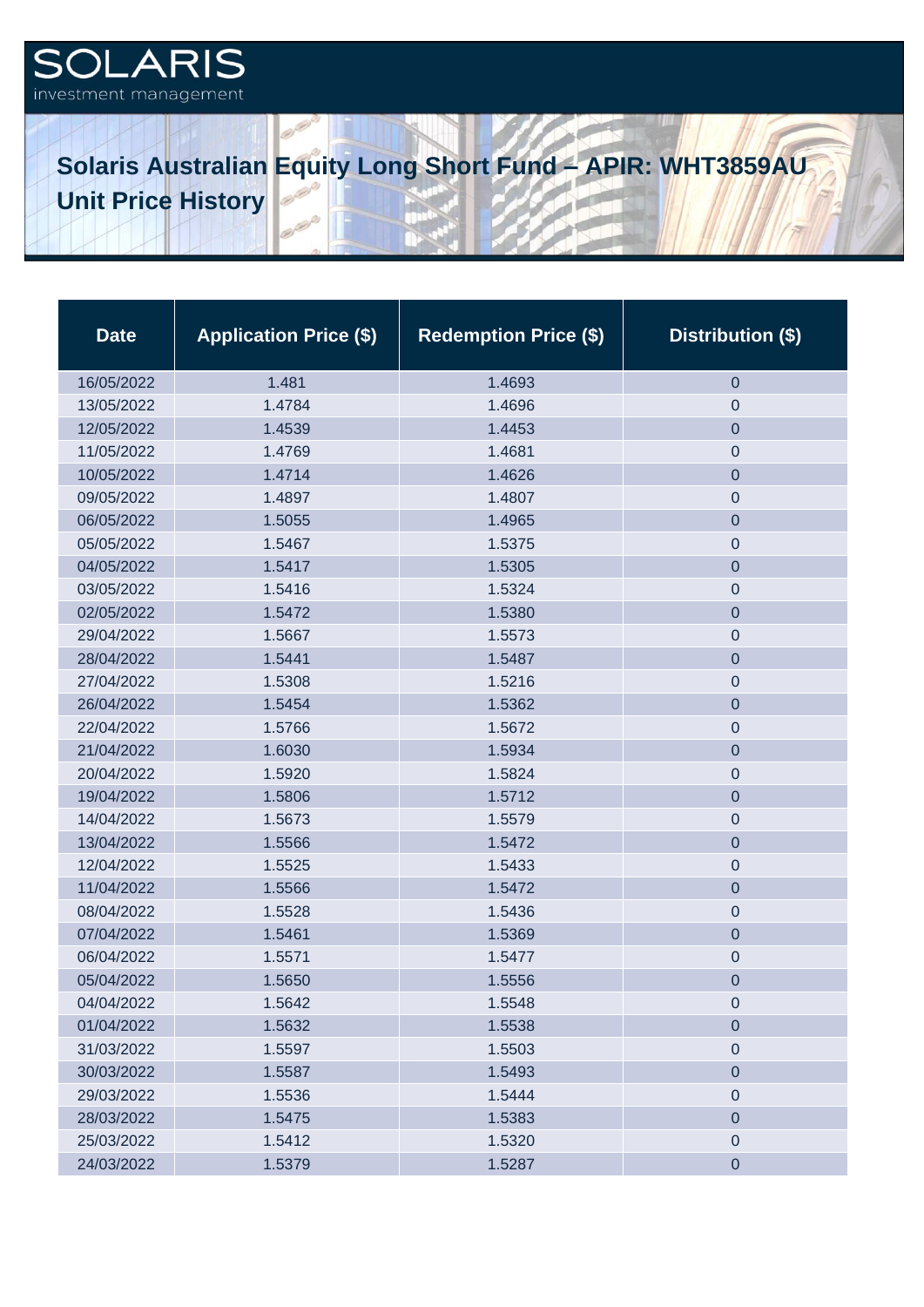| 23/03/2022  | 1.5370 | 1.5278 | $\boldsymbol{0}$    |
|-------------|--------|--------|---------------------|
| 22/03/2022  | 1.5261 | 1.5169 | $\mathbf 0$         |
| 21/03/2022  | 1.5104 | 1.5014 | $\mathbf 0$         |
| 18/03/2022  | 1.5109 | 1.5154 | $\mathbf 0$         |
| 17/03/2022  | 1.5039 | 1.4949 | $\mathsf{O}\xspace$ |
| 16/03/2022  | 1.4886 | 1.4796 | $\mathbf 0$         |
| 15/03/2022  | 1.4731 | 1.4643 | $\mathsf{O}\xspace$ |
| 14/03/2022  | 1.4867 | 1.4779 | $\mathbf 0$         |
| 11/03/2022  | 1.4660 | 1.4572 | $\mathbf 0$         |
| 10/03/2022  | 1.4761 | 1.4673 | $\mathbf 0$         |
| 09/03/2022  | 1.4531 | 1.4445 | $\mathbf 0$         |
| 08/03/2022  | 1.4429 | 1.4343 | $\mathbf 0$         |
| 07/03/2022  | 1.4522 | 1.4436 | $\mathbf 0$         |
| 04/03/2022  | 1.4611 | 1.4523 | $\mathbf 0$         |
| 03/03/2022  | 1.4670 | 1.4582 | $\mathbf 0$         |
| 02/03/2022  | 1.4599 | 1.4511 | $\mathbf 0$         |
| 01/03//2022 | 1.4623 | 1.4535 | $\mathbf 0$         |
| 28/02/2022  | 1.4502 | 1.4416 | $\mathbf 0$         |
| 25/02/2022  | 1.4473 | 1.4387 | $\mathbf 0$         |
| 24/02/2022  | 1.4381 | 1.4295 | $\mathbf 0$         |
| 23/02/2022  | 1.4733 | 1.4689 | $\mathbf 0$         |
| 22/02/2022  | 1.4630 | 1.4542 | $\mathbf 0$         |
| 21/02/2022  | 1.4737 | 1.4649 | $\boldsymbol{0}$    |
| 18/02/2022  | 1.714  | 1.4626 | $\mathbf 0$         |
| 17/02/2022  | 1.4921 | 1.4831 | $\mathbf 0$         |
| 16/02/2022  | 1.4764 | 1.4676 | $\overline{0}$      |
| 15/02/2022  | 1.4538 | 1.4452 | $\boldsymbol{0}$    |
| 14/02/2022  | 1.4619 | 1.4531 | $\overline{0}$      |
| 11/02/2022  | 1.4583 | 1.4495 | $\boldsymbol{0}$    |
| 10/02/2022  | 1.4738 | 1.4650 | $\mathbf 0$         |
| 09/02/2022  | 1.4743 | 1.4655 | $\cup$              |
| 08/02/2022  | 1.4615 | 1.4527 | $\mathbf 0$         |
| 07/02/2022  | 1.4445 | 1.4359 | $\mathbf 0$         |
| 04/02/2022  | 1.4461 | 1.4375 | $\mathbf 0$         |
| 03/02/2022  | 1.4343 | 1.4257 | $\mathbf 0$         |
| 02/02/2022  | 1.4372 | 1.4286 | $\mathbf 0$         |
| 01/02/2022  | 1.4146 | 1.4062 | $\mathbf 0$         |
| 31/01/2022  | 1.4024 | 1.3940 | $\boldsymbol{0}$    |
| 28/01/2022  | 1.4017 | 1.3933 | $\mathbf 0$         |
| 27/01/2022  | 1.3711 | 1.3629 | $\mathbf 0$         |
| 25/01/2022  | 1.3905 | 1.3821 | $\mathbf 0$         |
| 24/01/2022  | 1.4263 | 1.4177 | $\mathbf 0$         |
| 21/01/2022  | 1.4346 | 1.4260 | $\mathbf 0$         |
| 20/01/2022  | 1.4692 | 1.4604 | $\mathbf 0$         |
| 19/01/2022  | 1.4653 | 1.4565 | $\mathbf 0$         |
| 18/01/2022  | 1.4789 | 1.4701 | $\mathbf 0$         |
| 17/01/2022  | 1.4753 | 1.4709 | $\mathbf 0$         |
| 14/01/2022  | 1.4772 | 1.4684 | $\overline{0}$      |
| 13/01/2022  | 1.4903 | 1.4813 | $\mathbf 0$         |
| 12/01/2022  | 1.4783 | 1.4695 | $\pmb{0}$           |
| 11/01/2022  | 1.4642 | 1.4554 | $\mathbf 0$         |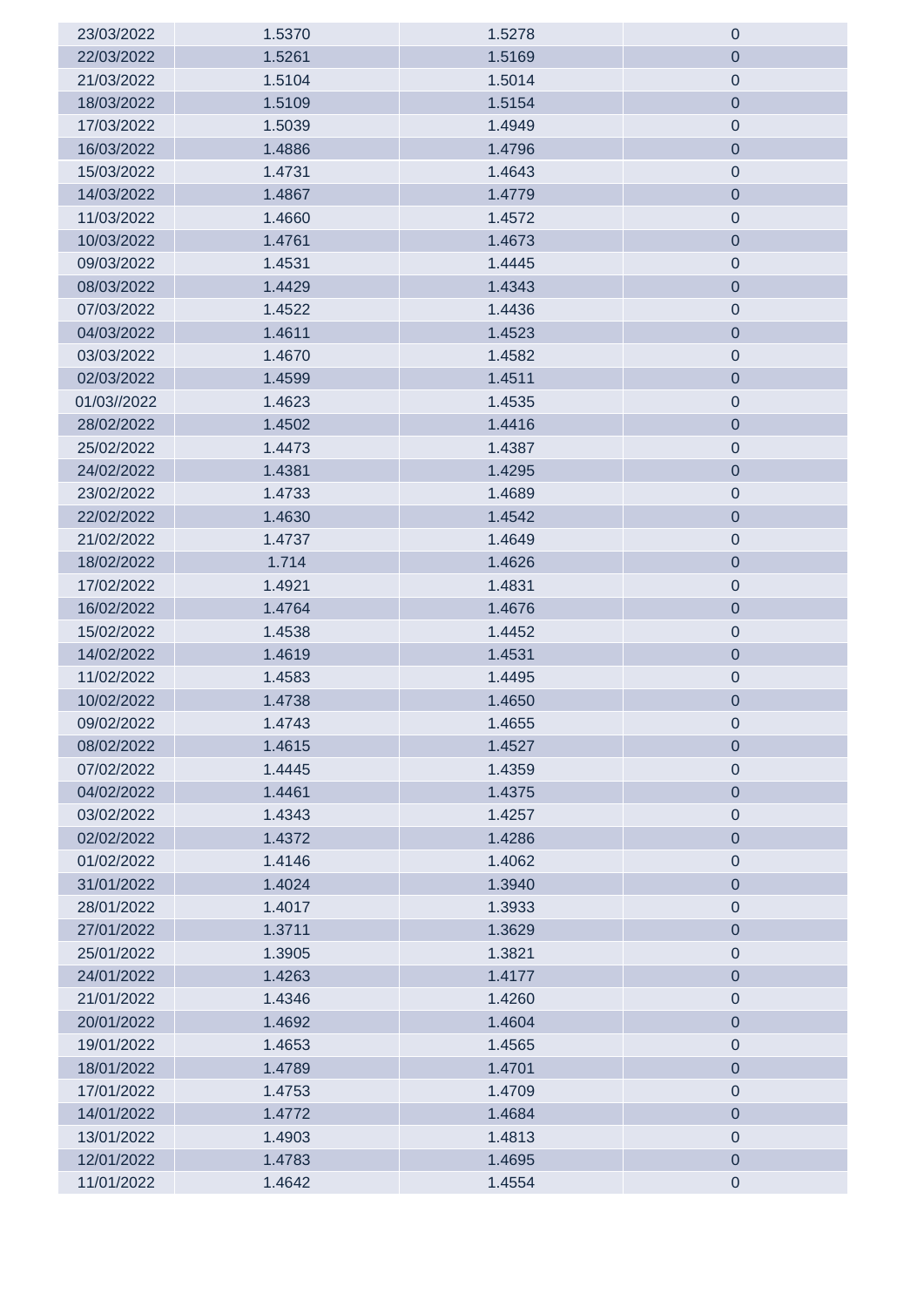| 10/01/2022 | 1.4692 | 1.4604 | $\mathbf 0$         |
|------------|--------|--------|---------------------|
| 07/01/2022 | 1.4632 | 1.4588 | $\mathbf 0$         |
| 06/01/2022 | 1.4575 | 1.4487 | $\mathbf 0$         |
| 05/01/2022 | 1.4974 | 1.4884 | $\boldsymbol{0}$    |
| 04/01/2022 | 1.5006 | 1.4916 | $\mathbf 0$         |
| 31/12/2021 | 1.4700 | 1.4612 | 0.0323183           |
| 30/12/2021 | 1.5159 | 1.5069 | $\boldsymbol{0}$    |
| 29/12/2021 | 1.5136 | 1.5046 | $\theta$            |
| 24/12/2021 | 1.4963 | 1.4872 | $\mathbf 0$         |
| 23/12/2021 | 1.4891 | 1.801  | $\mathbf 0$         |
| 22/12/2021 | 1.4796 | 1.4708 | $\mathbf 0$         |
| 21/12/2021 | 1.4813 | 1.4725 | $\boldsymbol{0}$    |
| 20/12/2021 | 1.4671 | 1.4583 | $\mathbf 0$         |
| 17/12/2021 | 1.4714 | 1.4626 | $\mathbf 0$         |
| 16/12/2021 | 1.4673 | 1.4585 | $\mathbf 0$         |
| 15/12/2021 | 1.4788 | 1.4700 | $\boldsymbol{0}$    |
| 14/12/2021 | 1.4852 | 1.4764 | $\mathbf 0$         |
| 13/12/2021 | 1.9419 | 1.4829 | $\mathsf{O}\xspace$ |
| 10/12/2021 | 1.4873 | 1.4785 | $\theta$            |
| 09/12/2021 | 1.4951 | 1.4861 | $\mathsf{O}\xspace$ |
| 08/12/2021 | 1.4973 | 1.4883 | $\mathbf 0$         |
| 07/12/2021 | 1.4753 | 1.4665 | $\mathsf{O}\xspace$ |
| 06/12/2021 | 1.4608 | 1.4520 | $\mathbf 0$         |
| 03/12/2021 | 1.4656 | 1.4568 | $\mathbf 0$         |
| 02/12/2021 | 1.4620 | 1.4532 | $\mathbf 0$         |
| 01/12/2021 | 1.4616 | 1.4528 | $\mathbf 0$         |
| 30/11/2021 | 1.4640 | 1.4552 | $\mathbf 0$         |
| 29/11/2021 | 1.4583 | 1.4495 | $\boldsymbol{0}$    |
| 26/11/2021 | 1.4737 | 1.4649 | $\mathbf 0$         |
| 25/11/2021 | 1.5012 | 1.4922 | $\mathsf{O}\xspace$ |
| 24/11/2021 | 1.5024 | 1.4934 | $\mathbf 0$         |
| 23/11/2021 | 1.5041 | 1.4951 | $\boldsymbol{0}$    |
| 22/11/2021 | 1.4868 | 1.4780 | $\mathbf 0$         |
| 19/11/2021 | 1.4940 | 1.4850 | $\boldsymbol{0}$    |
| 18/11/2021 | 1.4901 | 1.4811 | $\mathbf 0$         |
| 17/11/2021 | 1.4864 | 1.4776 | $\boldsymbol{0}$    |
| 16/11/2021 | 1.4972 | 1.4882 | $\mathbf 0$         |
| 15/11/2021 | 1.5076 | 1.4986 | $\boldsymbol{0}$    |
| 12/11/2021 | 1.5089 | 1.4999 | $\mathbf 0$         |
| 11/11/2021 | 1.4933 | 1.4843 | $\boldsymbol{0}$    |
| 10/11/2021 | 1.5005 | 1.4915 | $\mathbf 0$         |
| 09/11/2021 | 1.5002 | 1.4912 | $\boldsymbol{0}$    |
| 08/11/2021 | 1.5028 | 1.4938 | $\mathbf 0$         |
| 05/11/2021 | 1.4956 | 1.4866 | $\boldsymbol{0}$    |
| 04/11/2021 | 1.4913 | 1.4823 | $\mathbf 0$         |
| 03/11/2021 | 1.4752 | 1.4664 | $\mathbf 0$         |
| 02/11/2021 | 1.4567 | 1.4479 | $\mathbf 0$         |
| 01/11/2021 | 1.4657 | 1.4569 | $\boldsymbol{0}$    |
| 29/10/2021 | 1.4670 | 1.4582 | $\boldsymbol{0}$    |
| 28/10/2021 | 1.4886 | 1.4796 | $\mathbf 0$         |
| 27/10/2021 | 1.4955 | 1.4865 | $\boldsymbol{0}$    |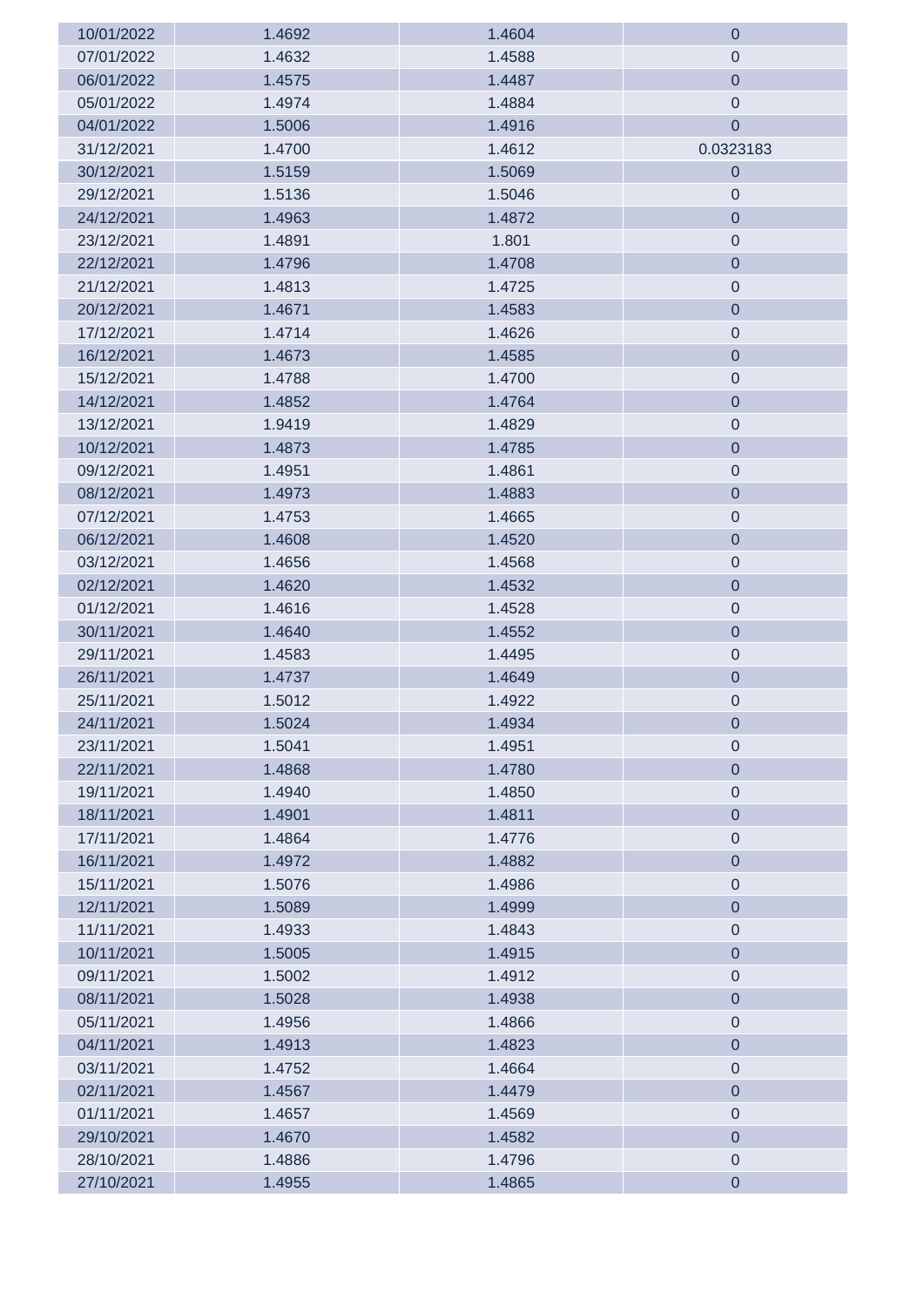| 26/10/2021 | 1.4982 | 1.4892 | $\theta$         |
|------------|--------|--------|------------------|
| 25/10/2021 | 1.4964 | 1.4874 | $\theta$         |
| 22/10/2021 | 1.4959 | 1.4869 | $\pmb{0}$        |
| 21/10/2021 | 1.4988 | 1.4898 | $\mathbf 0$      |
| 20/10/2021 | 1.4939 | 1.4849 | $\pmb{0}$        |
| 19/10/2021 | 1.4883 | 1.4793 | $\boldsymbol{0}$ |
| 18/10/2021 | 1.4923 | 1.4833 | $\mathbf 0$      |
| 15/10/2021 | 1.4856 | 1.4768 | $\mathbf 0$      |
| 14/10/2021 | 1.4725 | 1.4637 | $\mathbf 0$      |
| 13/10/2021 | 1.4650 | 1.4562 | $\mathbf 0$      |
| 12/10/2021 | 1.4645 | 1.4557 | $\boldsymbol{0}$ |
| 11/10/2021 | 1.4695 | 1.4607 | $\mathbf 0$      |
| 08/10/2021 | 1.4799 | 1.4711 | $\boldsymbol{0}$ |
| 07/10/2021 | 1.4676 | 1.4588 | $\mathbf 0$      |
| 06/10/2021 | 1.4563 | 1.4475 | $\boldsymbol{0}$ |
| 05/10/2021 | 1.4601 | 1.4513 | $\mathbf 0$      |
| 01/10/2021 | 1.4431 | 1.4345 | $\boldsymbol{0}$ |
| 30/09/2021 | 1.4698 | 1.4610 | $\boldsymbol{0}$ |
| 29/09/2021 | 1.4404 | 1.4318 | $\boldsymbol{0}$ |
| 28/09/2021 | 1.4508 | 1.4422 | $\boldsymbol{0}$ |
| 27/09/2021 | 1.4656 | 1.4568 | $\boldsymbol{0}$ |
| 24/09/2021 | 1.4604 | 1.4516 | $\mathbf 0$      |
| 23/09/2021 | 1.4591 | 1.4503 | $\boldsymbol{0}$ |
| 22/09/2021 | 1.4501 | 1.4415 | $\mathbf 0$      |
| 21/09/2021 | 1.4462 | 1.4376 | $\boldsymbol{0}$ |
| 20/09/2021 | 1.4426 | 1.4340 | $\mathbf 0$      |
| 17/09/2021 | 1.4788 | 1.4700 | $\theta$         |
| 16/09/2021 | 1.4863 | 1.4775 | $\mathbf 0$      |
| 15/09/2021 | 1.4700 | 1.4612 | $\boldsymbol{0}$ |
| 14/09/2021 | 1.4752 | 1.4664 | $\mathbf 0$      |
| 13/09/2021 | 1.4674 | 1.4586 | 0                |
| 10/09/2021 | 1.4634 | 1.4546 | $\theta$         |
| 09/09/2021 | 1.4594 | 1.4506 | $\boldsymbol{0}$ |
| 08/09/2021 | 1.4899 | 1.4809 | $\mathbf 0$      |
| 07/09/2021 | 1.4899 | 1.4809 | $\pmb{0}$        |
| 06/09/2021 | 1.4890 | 1.4800 | $\mathbf 0$      |
| 03/09/2021 | 1.4853 | 1.4765 | $\mathbf 0$      |
| 02/09/2021 | 1.4730 | 1.4642 | $\mathbf 0$      |
| 01/09/2021 | 1.4716 | 1.4628 | $\mathbf 0$      |
| 31/08/2021 | 1.4648 | 1.4560 | $\mathbf 0$      |
| 30/08/2021 | 1.4611 | 1.4523 | $\mathbf 0$      |
| 27/08/2021 | 1.4592 | 1.4504 | $\mathbf 0$      |
| 26/08/2021 | 1.4517 | 1.4431 | $\boldsymbol{0}$ |
| 25/08/2021 | 1.4636 | 1.4548 | $\mathbf 0$      |
| 24/08/2021 | 1.4624 | 1.4536 | $\boldsymbol{0}$ |
| 23/08/2021 | 1.4442 | 1.4356 | $\mathbf 0$      |
| 20/08/2021 | 1.4305 | 1.4219 | $\boldsymbol{0}$ |
| 19/08/2021 | 1.4333 | 1.4247 | $\mathbf 0$      |
| 18/08/2021 | 1.4415 | 1.4329 | $\boldsymbol{0}$ |
| 17/08/2021 | 1.4472 | 1.4386 | $\boldsymbol{0}$ |
| 16/08/2021 | 1.4600 | 1.4512 | $\boldsymbol{0}$ |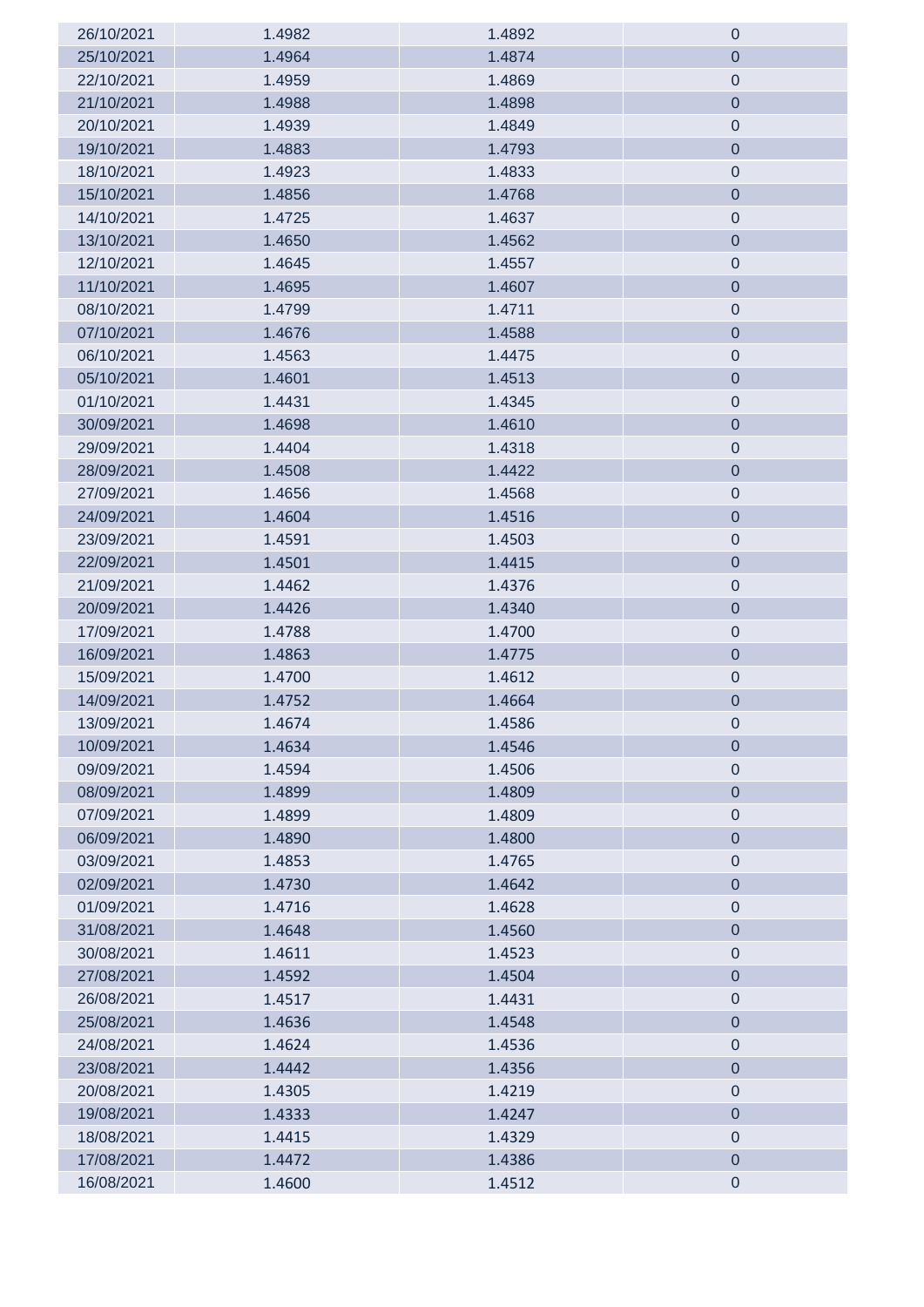| 13/08/2021 | 1.4712 | 1.4624 | $\mathbf 0$      |
|------------|--------|--------|------------------|
| 12/08/2021 | 1.4586 | 1.4498 | $\theta$         |
| 11/08/2021 | 1.4533 | 1.4447 | $\mathbf 0$      |
| 10/08/2021 | 1.4480 | 1.4394 | $\mathbf 0$      |
| 09/08/2021 | 1.4450 | 1.4364 | $\mathbf 0$      |
| 06/08/2021 | 1.4450 | 1.4364 | $\theta$         |
| 05/08/2021 | 1.4349 | 1.4263 | $\mathbf 0$      |
| 04/08/2021 | 1.4331 | 1.4245 | $\theta$         |
| 03/08/2021 | 1.4261 | 1.4175 | $\mathbf 0$      |
| 30/07/2021 | 1.4198 | 1.4114 | $\boldsymbol{0}$ |
| 29/07/2021 | 1.4188 | 1.4104 | $\mathbf 0$      |
| 28/07/2021 | 1.4083 | 1.3999 | $\boldsymbol{0}$ |
| 27/07/2021 | 1.4188 | 1.4104 | $\mathbf 0$      |
| 26/07/2021 | 1.4087 | 1.4003 | $\pmb{0}$        |
| 23/07/2021 | 1.4119 | 1.4035 | $\theta$         |
| 22/07/2021 | 1.4142 | 1.4058 | $\pmb{0}$        |
| 21/07/2021 | 1.3932 | 1.3848 | $\boldsymbol{0}$ |
| 20/07/2021 | 1.3808 | 1.3726 | $\mathbf 0$      |
| 19/07/2021 | 1.3950 | 1.3866 | $\boldsymbol{0}$ |
| 16/07/2021 | 1.4148 | 1.4064 | $\mathbf 0$      |
| 15/07/2021 | 1.4131 | 1.4047 | $\mathbf 0$      |
| 14/07/2021 | 1.4168 | 1.4084 | $\boldsymbol{0}$ |
| 13/07/2021 | 1.4132 | 1.4048 | $\mathbf 0$      |
| 12/07/2021 | 1.4165 | 1.4081 | $\boldsymbol{0}$ |
| 09/07/2021 | 1.4022 | 1.3938 | $\mathbf 0$      |
| 08/07/2021 | 1.4153 | 1.4069 | $\boldsymbol{0}$ |
| 07/07/2021 | 1.4129 | 1.4045 | $\mathbf 0$      |
| 06/07/2021 | 1.4035 | 1.3951 | $\boldsymbol{0}$ |
| 05/07/2021 | 1.4062 | 1.3978 | $\boldsymbol{0}$ |
| 02/07/2021 | 1.4034 | 1.3950 | $\mathbf 0$      |
| 01/07/2021 | 1.3917 | 1.3833 | $\mathbf 0$      |
| 30/06/2021 | 1.3995 | 1.3911 | 0.008500         |
| 29/06/2021 | 1.4054 | 1.3970 | $\mathbf 0$      |
| 28/06/2021 | 1.4105 | 1.4021 | $\theta$         |
| 25/06/2021 | 1.4124 | 1.4040 | $\mathbf 0$      |
| 24/06/2021 | 1.4050 | 1.3966 | $\boldsymbol{0}$ |
| 23/06/2021 | 1.4110 | 1.4026 | $\mathbf 0$      |
| 22/06/2021 | 1.4247 | 1.4161 | $\mathbf 0$      |
| 21/06/2021 | 1.3994 | 1.3910 | $\mathbf 0$      |
| 18/06/2021 | 1.4275 | 1.4189 | $\boldsymbol{0}$ |
| 17/06/2021 | 1.4252 | 1.4166 | $\mathbf 0$      |
| 16/06/2021 | 1.4283 | 1.4197 | $\mathbf 0$      |
| 15/06/2021 | 1.4304 | 1.4218 | $\mathbf 0$      |
| 11/06/2021 | 1.4244 | 1.4158 | $\boldsymbol{0}$ |
| 10/06/2021 | 1.4259 | 1.4173 | $\mathbf 0$      |
| 09/06/2021 | 1.4262 | 1.4176 | $\pmb{0}$        |
| 08/06/2021 | 1.4306 | 1.4220 | $\theta$         |
| 07/06/2021 | 1.4294 | 1.4208 | $\pmb{0}$        |
| 04/06/2021 | 1.4269 | 1.4183 | $\mathbf 0$      |
| 03/06/2021 | 1.4219 | 1.4133 | $\mathbf 0$      |
| 02/06/2021 | 1.4138 | 1.4054 | $\boldsymbol{0}$ |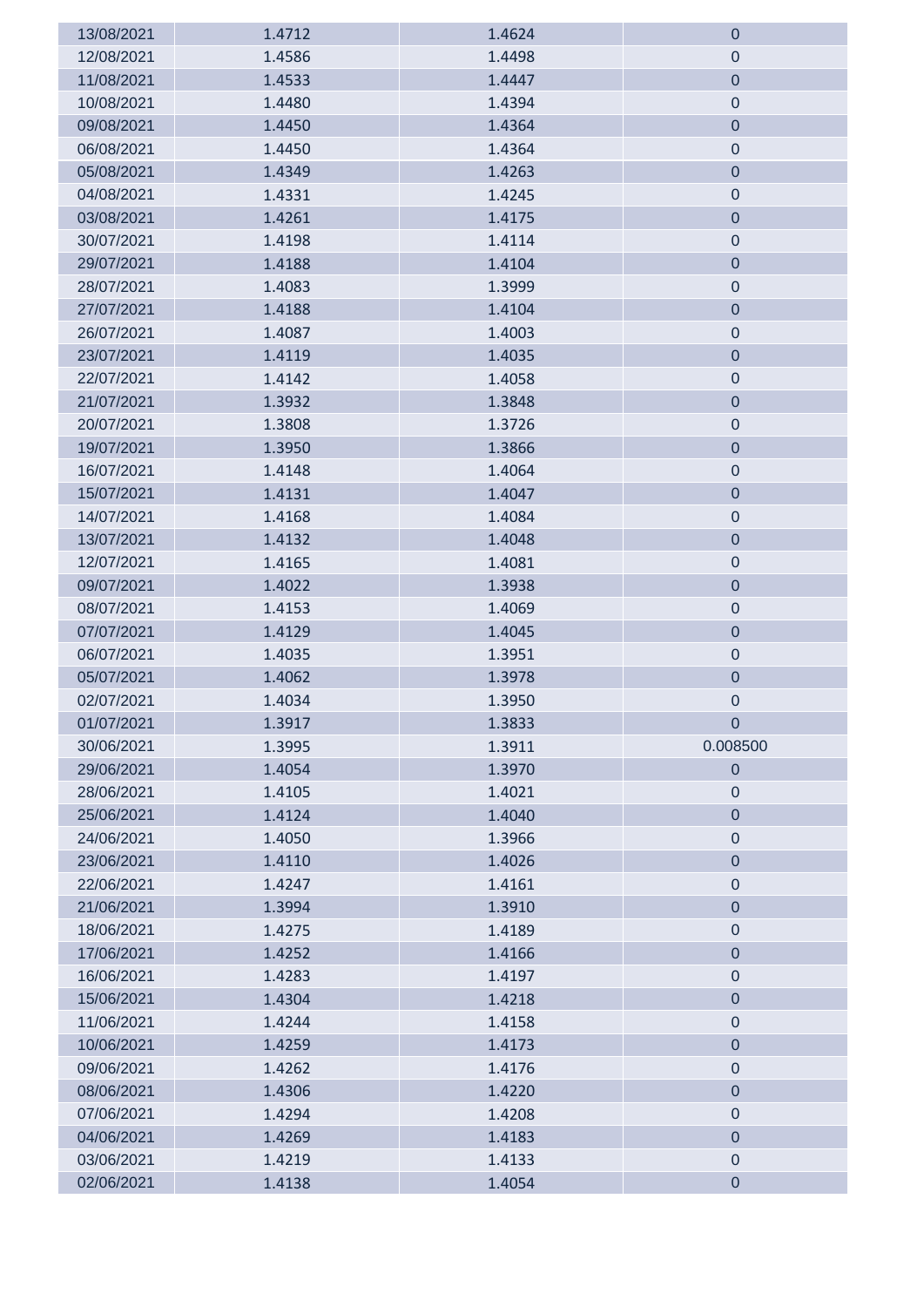| 01/06/2021 | 1.3987 | 1.3903 | $\boldsymbol{0}$    |
|------------|--------|--------|---------------------|
| 31/05/2021 | 1.4021 | 1.3937 | $\boldsymbol{0}$    |
| 28/05/2021 | 1.4082 | 1.3998 | $\mathsf{O}\xspace$ |
| 27/05/2021 | 1.3837 | 1.3755 | $\mathbf 0$         |
| 26/05/2021 | 1.3865 | 1.3783 | $\mathsf{O}\xspace$ |
| 25/05/2021 | 1.3935 | 1.3851 | $\mathbf 0$         |
| 24/05/2021 | 1.3775 | 1.3693 | $\mathbf 0$         |
| 21/05/2021 | 1.3780 | 1.3698 | $\mathbf 0$         |
| 20/05/2021 | 1.3757 | 1.3675 | $\mathbf 0$         |
| 19/05/2021 | 1.3588 | 1.3506 | $\mathbf 0$         |
| 18/05/2021 | 1.3832 | 1.3750 | $\mathbf 0$         |
| 17/05/2021 | 1.3736 | 1.3654 | $\mathbf 0$         |
| 14/05/2021 | 1.3706 | 1.3624 | $\mathbf 0$         |
| 13/05/2021 | 1.3603 | 1.3521 | $\mathbf 0$         |
| 12/05/2021 | 1.3640 | 1.3558 | $\mathbf 0$         |
| 11/05/2021 | 1.3807 | 1.3725 | $\mathbf 0$         |
| 10/05/2021 | 1.3967 | 1.3883 | $\mathbf 0$         |
| 07/05/2021 | 1.3798 | 1.3716 | $\mathbf 0$         |
| 06/05/2021 | 1.3771 | 1.3689 | $\boldsymbol{0}$    |
| 05/05/2021 | 1.3896 | 1.3812 | $\mathbf 0$         |
| 04/05/2021 | 1.3860 | 1.3778 | $\pmb{0}$           |
| 03/05/2021 | 1.3767 | 1.3685 | $\mathbf 0$         |
| 30/04/2021 | 1.3708 | 1.3626 | $\boldsymbol{0}$    |
| 29/04/2021 | 1.3789 | 1.3707 | $\mathbf 0$         |
| 28/04/2021 | 1.3792 | 1.3710 | $\mathbf 0$         |
| 27/04/2021 | 1.3702 | 1.3620 | $\mathbf 0$         |
| 26/04/2021 | 1.3690 | 1.3608 | $\boldsymbol{0}$    |
| 23/04/2021 | 1.3689 | 1.3607 | $\mathbf 0$         |
| 22/04/2021 | 1.3630 | 1.3548 | $\boldsymbol{0}$    |
| 21/04/2021 | 1.3488 | 1.3408 | $\mathbf 0$         |
| 20/04/2021 | 1.3556 | 1.3474 | U                   |
| 19/04/2021 | 1.3641 | 1.3559 | $\mathbf 0$         |
| 16/04/2021 | 1.3669 | 1.3587 | $\mathbf 0$         |
| 15/04/2021 | 1.3666 | 1.3585 | $\mathbf 0$         |
| 14/04/2021 | 1.3557 | 1.3476 | $\mathbf 0$         |
| 13/04/2021 | 1.3521 | 1.3440 | $\mathbf 0$         |
| 12/04/2021 | 1.3519 | 1.3438 | $\mathbf 0$         |
| 09/04/2021 | 1.3584 | 1.3503 | $\mathbf 0$         |
| 08/04/2021 | 1.3608 | 1.3527 | $\mathbf 0$         |
| 07/04/2021 | 1.3467 | 1.3386 | $\mathbf 0$         |
| 06/04/2021 | 1.3367 | 1.3287 | $\mathbf 0$         |
| 01/04/2021 | 1.3265 | 1.3186 | $\mathbf 0$         |
| 31/03/2021 | 1.3236 | 1.3157 | $\mathbf 0$         |
| 30/03/2021 | 1.3135 | 1.3056 | $\mathbf 0$         |
| 29/03/2021 | 1.3282 | 1.3202 | $\mathbf 0$         |
| 26/03/2021 | 1.3303 | 1.3224 | $\mathbf 0$         |
| 25/03/2021 | 1.3288 | 1.3208 | $\mathbf 0$         |
| 24/03/2021 | 1.3235 | 1.3156 | $\mathbf 0$         |
| 23/03/2021 | 1.3222 | 1.3143 | $\mathbf 0$         |
| 22/03/2021 | 1.3242 | 1.3163 | $\mathbf 0$         |
| 19/03/2021 | 1.3135 | 1.3056 | $\pmb{0}$           |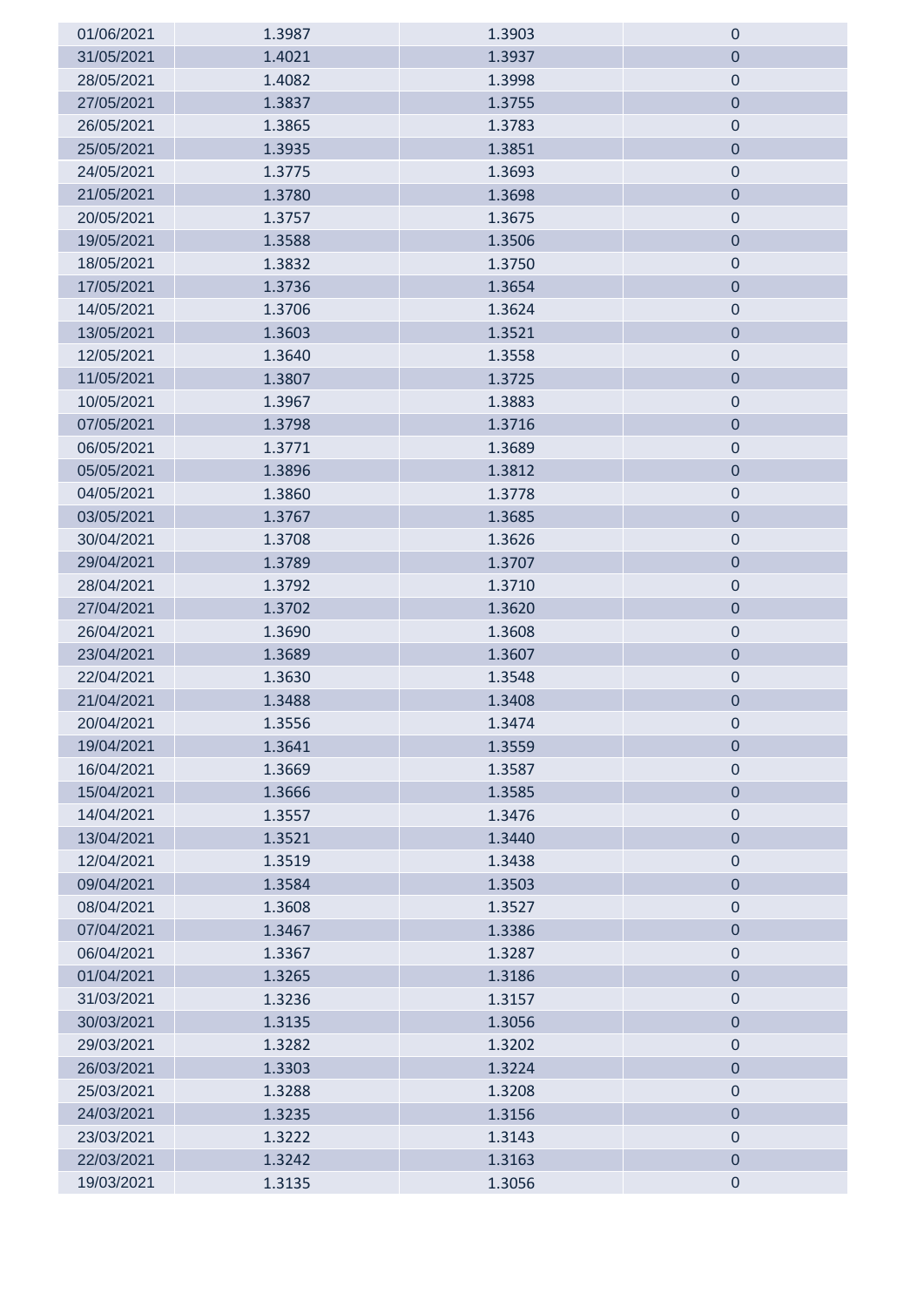| 18/03/2021               | 1.3164           | 1.3085           | $\mathbf 0$                |
|--------------------------|------------------|------------------|----------------------------|
| 17/03/2021               | 1.3265           | 1.3186           | $\theta$                   |
| 16/03/2021               | 1.3345           | 1.3265           | $\boldsymbol{0}$           |
| 15/03/2021               | 1.3242           | 1.3162           | $\theta$                   |
| 12/03/2021               | 1.3193           | 1.3114           | $\pmb{0}$                  |
| 11/03/2021               | 1.3084           | 1.3006           | $\theta$                   |
| 10/03/2021               | 1.3091           | 1.3012           | $\mathbf 0$                |
| 09/03/2021               | 1.3255           | 1.3176           | $\mathbf 0$                |
| 08/03/2021               | 1.3194           | 1.3115           | $\mathbf 0$                |
| 05/03/2021               | 1.3112           | 1.3033           | $\mathbf 0$                |
| 04/03/2021               | 1.3224           | 1.3145           | $\boldsymbol{0}$           |
|                          |                  |                  |                            |
| 03/03/2021               | 1.3248           | 1.3169           | $\mathbf 0$                |
| 02/03/2021               | 1.3109           | 1.3031           | $\boldsymbol{0}$           |
| 01/03/2021               | 1.3208           | 1.3129           | $\boldsymbol{0}$           |
| 26/02/2021               | 1.2960           | 1.2883           | $\boldsymbol{0}$           |
| 25/02/2021               | 1.3300           | 1.3221           | $\boldsymbol{0}$           |
| 24/02/2021               | 1.3203           | 1.3124           | $\boldsymbol{0}$           |
| 23/02/2021               | 1.3347           | 1.3267           | $\mathbf 0$                |
| 22/02/2021               | 1.3125           | 1.3047           | $\boldsymbol{0}$           |
| 19/02/2021               | 1.3176           | 1.3097           | $\theta$                   |
| 18/02/2021               | 1.3423           | 1.3342           | $\mathbf 0$                |
| 17/02/2021               | 1.3454           | 1.3373           | $\mathbf 0$                |
| 16/02/2021               | 1.3542           | 1.3461           | $\boldsymbol{0}$           |
| 15/02/2021               | 1.3358           | 1.3278           | $\theta$                   |
| 12/02/2021<br>11/02/2021 | 1.3248           | 1.3168           | $\boldsymbol{0}$           |
| 10/02/2021               | 1.3356<br>1.3352 | 1.3276<br>1.3272 | $\boldsymbol{0}$           |
| 09/02/2021               | 1.3265           | 1.3186           | $\mathbf 0$<br>$\mathbf 0$ |
| 08/02/2021               | 1.3295           | 1.3216           | $\mathbf 0$                |
| 05/02/2021               | 1.3202           | 1.3123           | $\theta$                   |
| 04/02/2021               | 1.3069           | 1.2990           | $\mathbf 0$                |
| 03/02/2021               | 1.3205           | 1.3126           | $\mathbf 0$                |
| 02/02/2021               | 1.3088           | 1.3010           | $\mathbf 0$                |
| 01/02/2021               | 1.2870           | 1.2793           | $\boldsymbol{0}$           |
| 29/01/2021               | 1.2785           | 1.2708           | $\mathbf 0$                |
| 28/01/2021               | 1.2899           | 1.2821           | $\mathbf 0$                |
| 27/01/2021               | 1.3104           | 1.3026           | $\boldsymbol{0}$           |
| 25/01/2021               | 1.3277           | 1.3198           | $\boldsymbol{0}$           |
| 22/01/2021               | 1.3242           | 1.3163           | $\boldsymbol{0}$           |
| 21/01/2021               | 1.3312           | 1.3232           | $\boldsymbol{0}$           |
| 20/01/2021               | 1.3241           | 1.3162           | $\mathbf 0$                |
| 19/01/2021               | 1.3180           | 1.3101           | $\boldsymbol{0}$           |
| 18/01/2021               | 1.3012           | 1.2934           | $\pmb{0}$                  |
| 15/01/2021               | 1.3128           | 1.3050           | $\mathbf 0$                |
| 14/01/2021               | 1.3080           | 1.3001           | $\pmb{0}$                  |
| 13/01/2021               | 1.3039           | 1.2961           | $\pmb{0}$                  |
| 12/01/2021               | 1.3016           | 1.2938           | $\mathbf 0$                |
| 11/01/2021               | 1.3073           | 1.2994           | $\boldsymbol{0}$           |
| 08/01/2021               | 1.3169           | 1.3090           | $\boldsymbol{0}$           |
| 07/01/2021               | 1.3091           | 1.3013           | $\mathbf 0$                |
| 06/01/2021               | 1.2861           | 1.2784           | $\boldsymbol{0}$           |
| 05/01/2021               | 1.3012           | 1.2934           | $\pmb{0}$                  |
| 04/01/2021               | 1.3040           | 1.2962           | $\boldsymbol{0}$           |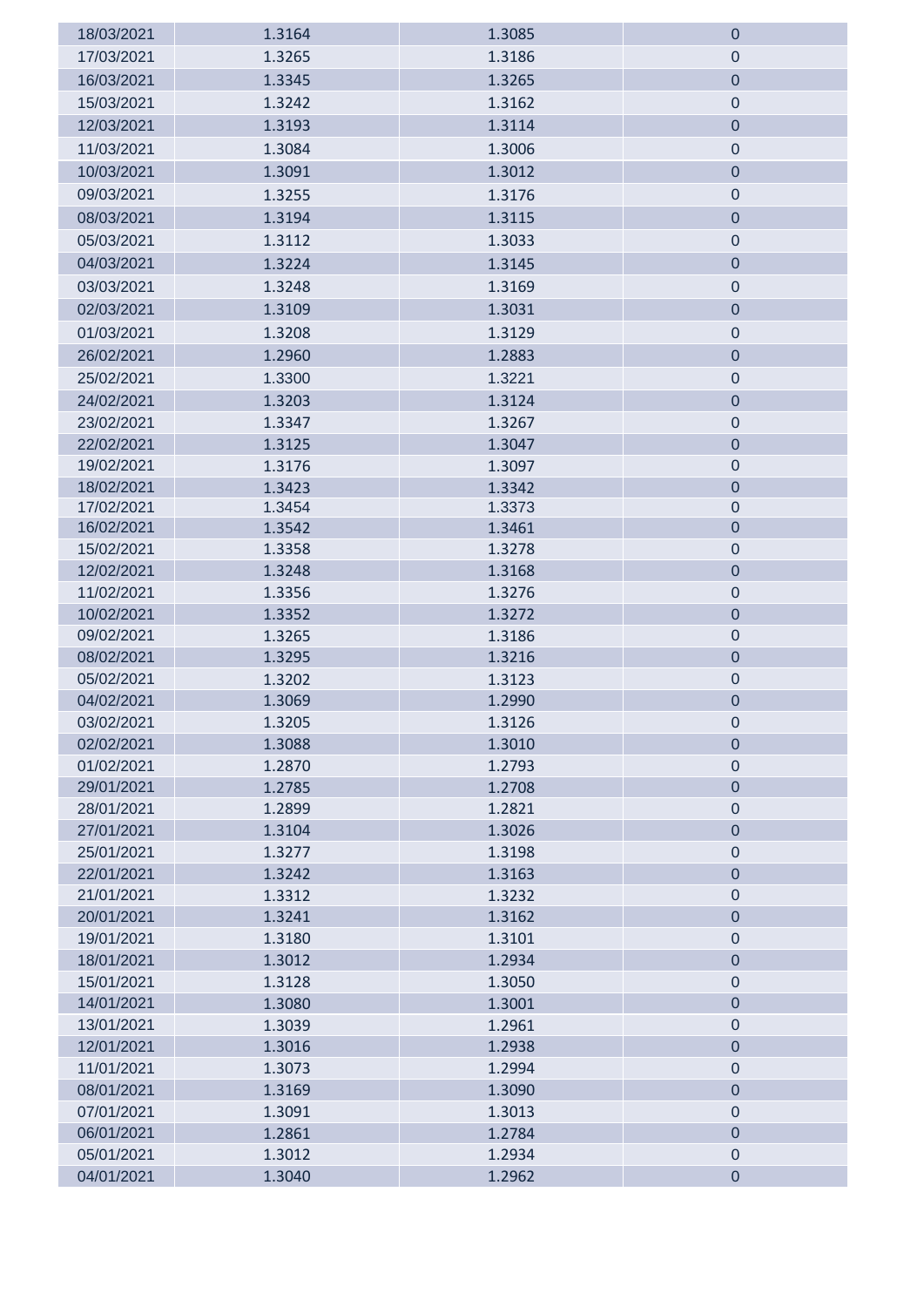| 31/12/2020 | 1.2873 | 1.2796 | 0.006703         |
|------------|--------|--------|------------------|
| 30/12/2020 | 1.3144 | 1.3065 | $\overline{0}$   |
| 29/12/2020 | 1.3159 | 1.3081 | $\boldsymbol{0}$ |
| 24/12/2020 | 1.3100 | 1.3022 | $\overline{0}$   |
| 23/12/2020 | 1.3034 | 1.2956 | $\boldsymbol{0}$ |
| 22/12/2020 | 1.2927 | 1.2849 | $\mathbf 0$      |
| 21/12/2020 | 1.3034 | 1.2956 | $\mathbf 0$      |
| 18/12/2020 | 1.3025 | 1.2947 | $\mathbf 0$      |
| 17/12/2020 | 1.3233 | 1.3154 | $\boldsymbol{0}$ |
| 16/12/2020 | 1.3129 | 1.3050 | $\mathbf 0$      |
| 15/12/2020 | 1.3050 | 1.2972 | $\mathbf 0$      |
| 14/12/2020 | 1.3153 | 1.3074 | $\mathbf 0$      |
| 11/12/2020 | 1.3191 | 1.3112 | $\mathbf 0$      |
| 10/12/2020 | 1.3309 | 1.3229 | $\mathbf 0$      |
| 09/12/2020 | 1.3480 | 1.3399 | $\boldsymbol{0}$ |
| 08/12/2020 | 1.3443 | 1.3362 | $\mathbf 0$      |
| 07/12/2020 | 1.3447 | 1.3366 | $\mathbf 0$      |
| 04/12/2020 | 1.3393 | 1.3313 | $\mathbf 0$      |
| 03/12/2020 | 1.3307 | 1.3228 | $\mathbf 0$      |
| 02/12/2020 | 1.3269 | 1.3189 | $\mathbf 0$      |
| 01/12/2020 | 1.3282 | 1.3203 | $\mathbf 0$      |
| 30/11/2020 | 1.3136 | 1.3058 | $\mathbf 0$      |
| 27/11/2020 | 1.3310 | 1.3230 | $\mathbf 0$      |
| 26/11/2020 | 1.3401 | 1.3321 | $\mathbf 0$      |
| 25/11/2020 | 1.3567 | 1.3486 | $\mathbf 0$      |
| 24/11/2020 | 1.3446 | 1.3365 | $\mathbf 0$      |
| 23/11/2020 | 1.3287 | 1.3207 | $\mathbf 0$      |
| 20/11/2020 | 1.3255 | 1.3176 | $\mathbf 0$      |
| 19/11/2020 | 1.3299 | 1.3219 | $\boldsymbol{0}$ |
| 18/11/2020 | 1.3277 | 1.3198 | $\mathbf 0$      |
| 17/11/2020 | 1.3195 | 1.3116 | $\mathbf 0$      |
| 16/11/2020 | 1.3174 | 1.3095 | $\mathbf 0$      |
| 13/11/2020 | 1.2971 | 1.2893 | $\cup$           |
| 12/11/2020 | 1.3005 | 1.2927 | $\mathbf 0$      |
| 11/11/2020 | 1.3085 | 1.3007 | $\mathbf 0$      |
| 10/11/2020 | 1.2842 | 1.2765 | $\overline{0}$   |
| 09/11/2020 | 1.2771 | 1.2695 | $\mathbf 0$      |
| 06/11/2020 | 1.2539 | 1.2464 | $\overline{0}$   |
| 05/11/2020 | 1.2430 | 1.2356 | $\mathbf 0$      |
| 04/11/2020 | 1.2237 | 1.2164 | $\mathbf 0$      |
| 03/11/2020 | 1.2193 | 1.2120 | $\mathbf 0$      |
| 02/11/2020 | 1.1931 | 1.1860 | $\mathbf 0$      |
| 30/10/2020 | 1.1959 | 1.1888 | $\boldsymbol{0}$ |
| 29/10/2020 | 1.2092 | 1.2020 | $\overline{0}$   |
| 28/10/2020 | 1.2323 | 1.2249 | $\mathbf 0$      |
| 27/10/2020 | 1.2380 | 1.2306 | $\mathbf 0$      |
| 26/10/2020 | 1.2611 | 1.2536 | $\mathbf 0$      |
| 23/10/2020 | 1.2663 | 1.2588 | $\mathbf 0$      |
| 22/10/2020 | 1.2694 | 1.2618 | $\boldsymbol{0}$ |
| 21/10/2020 | 1.2694 | 1.2618 | $\overline{0}$   |
| 20/10/2020 | 1.2691 | 1.2615 | $\mathbf 0$      |
| 19/10/2020 | 1.2799 | 1.2723 | $\mathbf 0$      |
| 16/10/2020 | 1.2687 | 1.2611 | $\mathbf 0$      |
| 15/10/2020 | 1.2765 | 1.2688 | $\pmb{0}$        |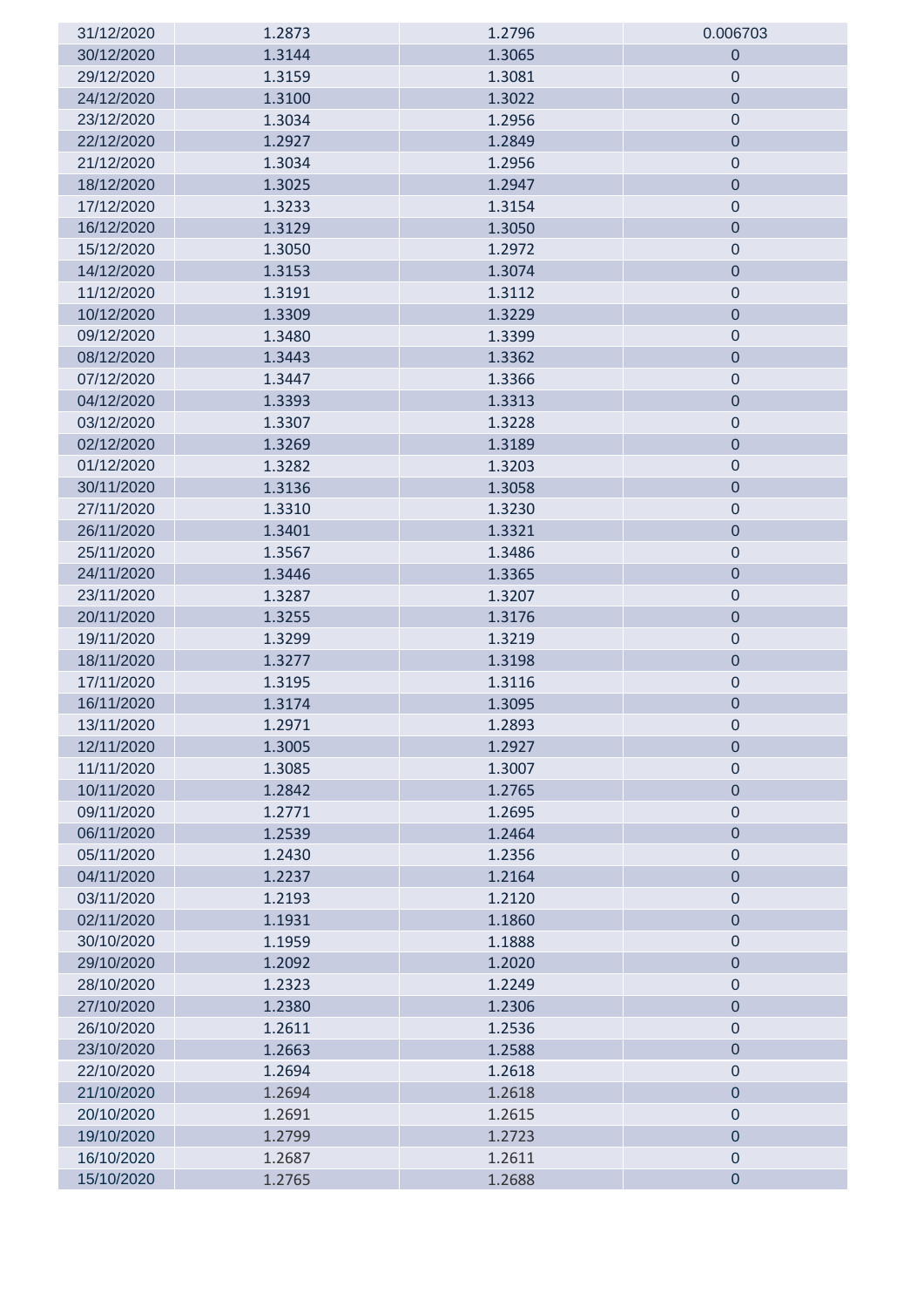| 14/10/2020 | 1.2692 | 1.2616 | $\pmb{0}$      |
|------------|--------|--------|----------------|
| 13/10/2020 | 1.2746 | 1.2670 | $\mathbf 0$    |
| 12/10/2020 | 1.2612 | 1.2536 | $\mathbf 0$    |
| 09/10/2020 | 1.2552 | 1.2477 | $\mathbf 0$    |
| 08/10/2020 | 1.2583 | 1.2507 | $\mathbf 0$    |
| 07/10/2020 | 1.2432 | 1.2357 | $\mathbf 0$    |
| 06/10/2020 | 1.2242 | 1.2168 | $\mathbf 0$    |
| 02/10/2020 | 1.1874 | 1.1803 | $\mathbf 0$    |
| 01/10/2020 | 1.2041 | 1.1968 | $\mathbf 0$    |
| 30/09/2020 | 1.1929 | 1.1857 | $\mathbf 0$    |
| 29/09/2020 | 1.2216 | 1.2143 | $\mathbf 0$    |
| 28/09/2020 | 1.2226 | 1.2153 | $\mathbf 0$    |
| 25/09/2020 | 1.2288 | 1.2215 | $\mathbf 0$    |
| 24/09/2020 | 1.2093 | 1.2020 | $\mathbf 0$    |
| 23/09/2020 | 1.2244 | 1.2171 | $\pmb{0}$      |
| 22/09/2020 | 1.1963 | 1.1892 | $\overline{0}$ |
| 21/09/2020 | 1.2093 | 1.2021 | $\mathbf 0$    |
| 18/09/2020 | 1.2212 | 1.2139 | $\mathbf 0$    |
| 17/09/2020 | 1.2198 | 1.2126 | $\mathbf 0$    |
| 16/09/2020 | 1.2359 | 1.2285 | $\mathbf 0$    |
| 15/09/2020 | 1.2187 | 1.2115 | $\pmb{0}$      |
| 14/09/2020 | 1.2167 | 1.2094 | $\overline{0}$ |
| 11/09/2020 | 1.2112 | 1.2040 | $\pmb{0}$      |
| 10/09/2020 | 1.2209 | 1.2136 | $\mathbf 0$    |
| 09/09/2020 | 1.2117 | 1.2044 | $\mathbf 0$    |
| 08/09/2020 | 1.2390 | 1.2315 | $\mathbf 0$    |
| 07/09/2020 | 1.2258 | 1.2185 | $\mathbf 0$    |
| 04/09/2020 | 1.2196 | 1.2123 | $\overline{0}$ |
| 03/09/2020 | 1.2594 | 1.2518 | $\pmb{0}$      |
| 02/09/2020 | 1.2479 | 1.2404 | $\pmb{0}$      |
| 01/09/2020 | 1.2244 | 1.2170 | $\pmb{0}$      |
| 31/08/2020 | 1.2452 | 1.2377 | $\mathbf 0$    |
| 28/08/2020 | 1.2477 | 1.2403 | $\pmb{0}$      |
| 27/08/2020 | 1.2628 | 1.2553 | $\mathbf 0$    |
| 26/08/2020 | 1.2661 | 1.2586 | $\mathbf 0$    |
| 25/08/2020 | 1.2734 | 1.2658 | $\mathbf 0$    |
| 24/08/2020 | 1.2666 | 1.2590 | $\pmb{0}$      |
| 21/08/2020 | 1.2617 | 1.2542 | $\overline{0}$ |
| 20/08/2020 | 1.2619 | 1.2543 | $\pmb{0}$      |
| 19/08/2020 | 1.2758 | 1.2682 | $\overline{0}$ |
| 18/08/2020 | 1.2666 | 1.2590 | $\pmb{0}$      |
| 17/08/2020 | 1.2569 | 1.2494 | $\mathbf 0$    |
| 14/08/2020 | 1.2639 | 1.2563 | $\pmb{0}$      |
| 13/08/2020 | 1.2584 | 1.2509 | $\mathbf 0$    |
| 12/08/2020 | 1.2636 | 1.2560 | $\mathbf 0$    |
| 11/08/2020 | 1.2667 | 1.2591 | $\mathbf 0$    |
| 10/08/2020 | 1.2589 | 1.2513 | $\pmb{0}$      |
| 07/08/2020 | 1.2403 | 1.2329 | $\overline{0}$ |
| 06/08/2020 | 1.2460 | 1.2385 | $\mathbf 0$    |
| 05/08/2020 | 1.2381 | 1.2307 | $\mathbf 0$    |
| 04/08/2020 | 1.2460 | 1.2386 | $\mathbf 0$    |
| 03/08/2020 | 1.2220 | 1.2147 | $\mathbf 0$    |
| 31/07/2020 | 1.2235 | 1.2162 | $\pmb{0}$      |
| 30/07/2020 | 1.2452 | 1.2377 | $\mathbf 0$    |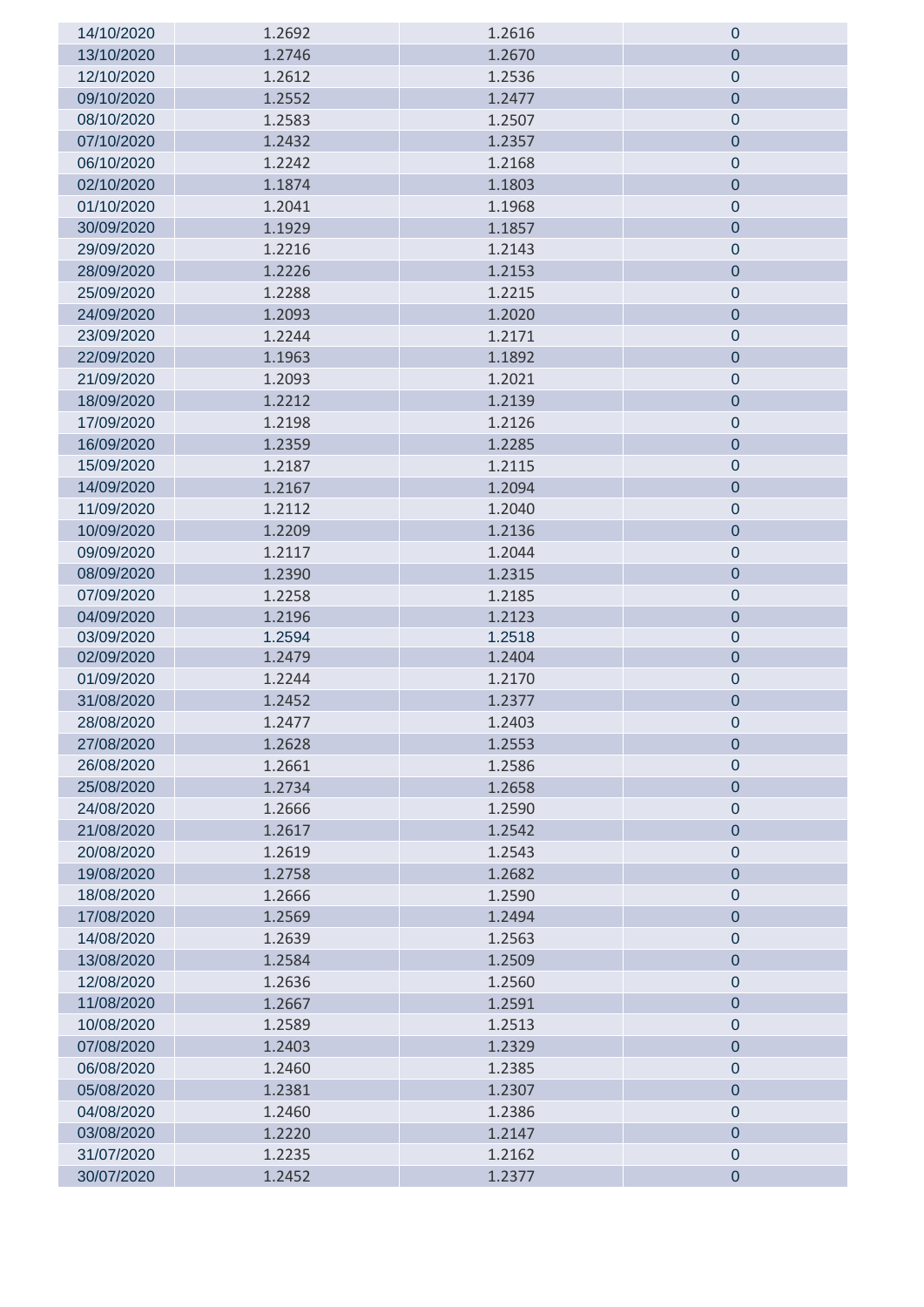| 29/07/2020 | 1.2359 | 1.2285 | 0                |
|------------|--------|--------|------------------|
| 28/07/2020 | 1.2401 | 1.2327 | $\mathbf 0$      |
| 27/07/2020 | 1.2462 | 1.2387 | $\mathbf 0$      |
| 24/07/2020 | 1.2397 | 1.2323 | $\mathbf 0$      |
| 23/07/2020 | 1.2544 | 1.2469 | $\mathbf 0$      |
| 22/07/2020 | 1.2496 | 1.2421 | $\mathbf 0$      |
| 21/07/2020 | 1.2662 | 1.2586 | $\mathbf 0$      |
| 20/07/2020 | 1.2303 | 1.2230 | $\theta$         |
| 17/07/2020 | 1.2369 | 1.2295 | $\mathbf 0$      |
| 16/07/2020 | 1.2303 | 1.2230 | $\mathbf 0$      |
| 15/07/2020 | 1.2435 | 1.2361 | $\theta$         |
| 14/07/2020 | 1.2205 | 1.2132 | $\mathbf 0$      |
| 13/07/2020 | 1.2273 | 1.2200 | $\pmb{0}$        |
| 10/07/2020 | 1.2156 | 1.2083 | $\mathbf 0$      |
| 09/07/2020 | 1.2277 | 1.2203 | $\mathbf 0$      |
| 08/07/2020 | 1.2214 | 1.2141 | $\mathbf 0$      |
| 07/07/2020 | 1.2379 | 1.2305 | $\mathbf 0$      |
| 06/07/2020 | 1.2370 | 1.2296 | $\mathbf 0$      |
| 03/07/2020 | 1.2487 | 1.2412 | $\mathbf 0$      |
| 02/07/2020 | 1.2400 | 1.2325 | $\mathbf 0$      |
| 01/07/2020 | 1.2166 | 1.2093 | $\mathbf 0$      |
| 30/06/2020 | 1.2142 | 1.2069 | $\mathbf 0$      |
| 29/06/2020 | 1.1980 | 1.1908 | $\mathbf 0$      |
| 26/06/2020 | 1.2140 | 1.2068 | $\theta$         |
| 25/06/2020 | 1.1956 | 1.1884 | $\mathbf 0$      |
| 24/06/2020 | 1.2290 | 1.2217 | $\mathbf 0$      |
| 23/06/2020 | 1.2255 | 1.2182 | $\mathbf 0$      |
| 22/06/2020 | 1.2249 | 1.2176 | $\mathbf 0$      |
| 19/06/2020 | 1.2240 | 1.2167 | $\mathbf 0$      |
| 18/06/2020 | 1.2228 | 1.2155 | $\boldsymbol{0}$ |
| 17/06/2020 | 1.2340 | 1.2266 | $\mathbf 0$      |
| 16/06/2020 | 1.2233 | 1.2160 | $\mathbf 0$      |
| 15/06/2020 | 1.1745 | 1.1675 | 0                |
| 12/06/2020 | 1.2010 | 1.1938 | $\mathbf 0$      |
| 11/06/2020 | 1.2245 | 1.2172 | $\mathbf 0$      |
| 10/06/2020 | 1.2616 | 1.2540 | $\theta$         |
| 09/06/2020 | 1.2635 | 1.2559 | $\mathbf 0$      |
| 05/06/2020 | 1.2310 | 1.2236 | $\mathbf 0$      |
| 04/06/2020 | 1.2311 | 1.2237 | $\mathbf 0$      |
| 03/06/2020 | 1.2255 | 1.2182 | $\overline{0}$   |
| 02/06/2020 | 1.2040 | 1.1968 | $\mathbf 0$      |
| 01/06/2020 | 1.2028 | 1.1956 | $\mathbf 0$      |
| 29/05/2020 | 1.1903 | 1.1832 | $\mathbf 0$      |
| 28/05/2020 | 1.2100 | 1.2028 | $\mathbf 0$      |
| 27/05/2020 | 1.1975 | 1.1903 | $\mathbf 0$      |
| 26/05/2020 | 1.1983 | 1.1911 | $\mathbf 0$      |
| 25/05/2020 | 1.1589 | 1.1520 | $\mathbf 0$      |
| 22/05/2020 | 1.1290 | 1.1223 | $\mathbf 0$      |
| 21/05/2020 | 1.1454 | 1.1385 | $\mathbf 0$      |
| 20/05/2020 | 1.1513 | 1.1445 | $\mathbf 0$      |
| 19/05/2020 | 1.1503 | 1.1435 | $\mathbf 0$      |
| 18/05/2020 | 1.1225 | 1.1157 | $\mathbf 0$      |
| 15/05/2020 | 1.1126 | 1.1059 | $\mathbf 0$      |
| 14/05/2020 | 1.0958 | 1.0892 | $\mathbf 0$      |
|            |        |        |                  |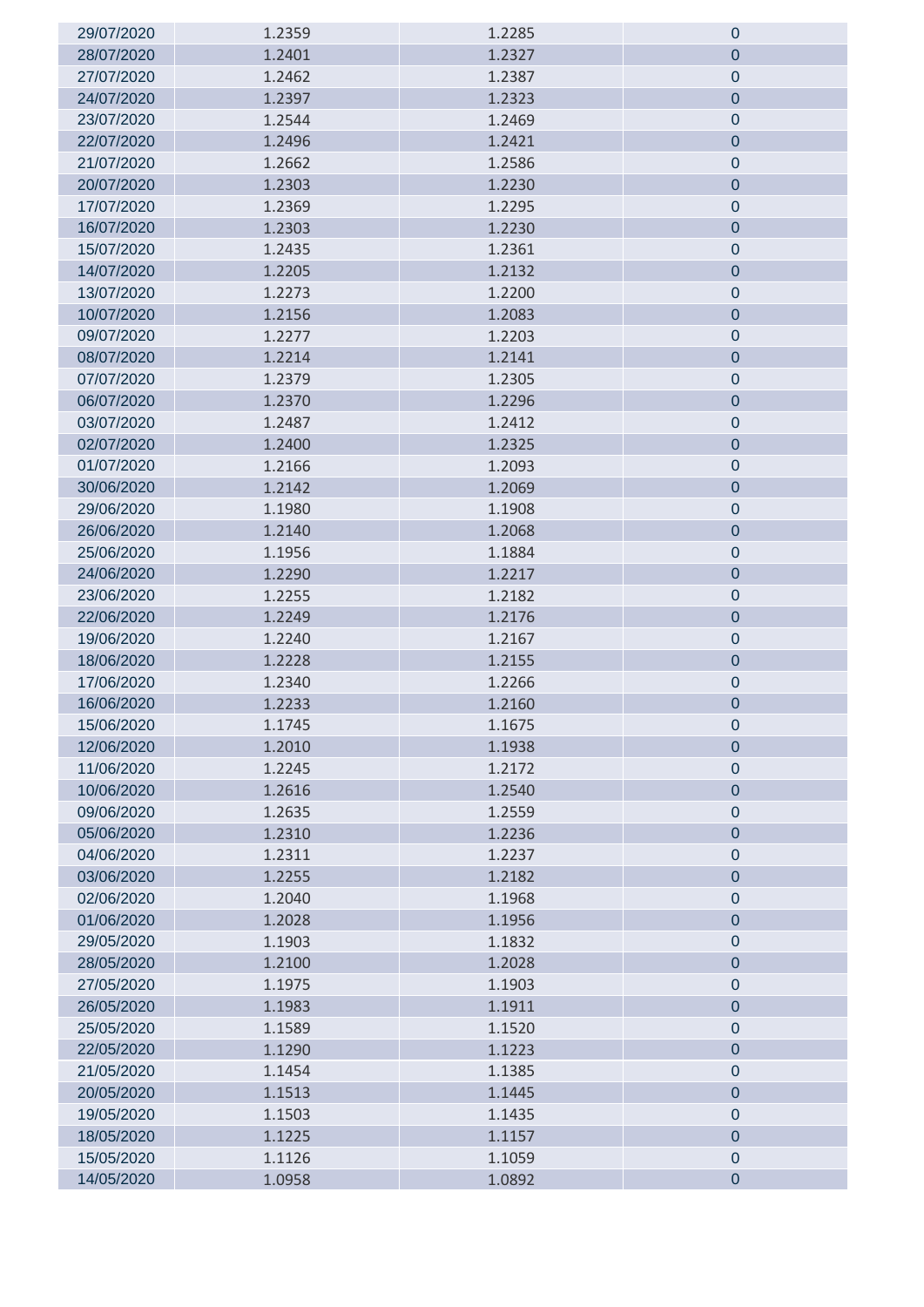| 13/05/2020 | 1.1093 | 1.1027 | $\pmb{0}$      |
|------------|--------|--------|----------------|
| 12/05/2020 | 1.1102 | 1.1035 | $\mathbf 0$    |
| 11/05/2020 | 1.1273 | 1.1206 | $\mathbf 0$    |
| 08/05/2020 | 1.1046 | 1.0980 | $\mathbf 0$    |
| 07/05/2020 | 1.1046 | 1.0979 | $\mathbf 0$    |
| 06/05/2020 | 1.1061 | 1.0995 | $\mathbf 0$    |
| 05/05/2020 | 1.1155 | 1.1088 | $\mathbf 0$    |
| 04/05/2020 | 1.0929 | 1.0864 | $\mathbf 0$    |
| 01/05/2020 | 1.0840 | 1.0775 | $\pmb{0}$      |
| 30/04/2020 | 1.1454 | 1.1386 | $\mathbf 0$    |
| 29/04/2020 | 1.1193 | 1.1126 | $\pmb{0}$      |
| 28/04/2020 | 1.0933 | 1.0867 | $\mathbf 0$    |
| 27/04/2020 | 1.0964 | 1.0899 | $\mathbf 0$    |
| 24/04/2020 | 1.0818 | 1.0754 | $\mathbf 0$    |
| 23/04/2020 | 1.0757 | 1.0693 | $\pmb{0}$      |
| 22/04/2020 | 1.0782 | 1.0717 | $\overline{0}$ |
| 21/04/2020 | 1.0768 | 1.0704 | $\pmb{0}$      |
| 20/04/2020 | 1.1062 | 1.0996 | $\mathbf 0$    |
| 17/04/2020 | 1.1335 | 1.1268 | $\mathbf 0$    |
| 16/04/2020 | 1.1131 | 1.1064 | $\mathbf 0$    |
| 15/04/2020 | 1.1253 | 1.1185 | $\pmb{0}$      |
| 14/04/2020 | 1.1263 | 1.1196 | $\overline{0}$ |
| 09/04/2020 | 1.1176 | 1.1110 | $\pmb{0}$      |
| 08/04/2020 | 1.0834 | 1.0769 | $\mathbf 0$    |
| 07/04/2020 | 1.0838 | 1.0773 | $\mathbf 0$    |
| 06/04/2020 | 1.0754 | 1.0690 | $\pmb{0}$      |
| 03/04/2020 | 1.0308 | 1.0247 | $\mathbf 0$    |
| 02/04/2020 | 1.0466 | 1.0404 | $\overline{0}$ |
| 01/04/2020 | 1.0550 | 1.0487 | $\pmb{0}$      |
| 31/03/2020 | 1.0149 | 1.0088 | $\mathbf 0$    |
| 30/03/2020 | 1.0499 | 1.0436 | $\pmb{0}$      |
| 27/03/2020 | 0.9769 | 0.9711 | $\pmb{0}$      |
| 26/03/2020 | 1.0395 | 1.0333 | 0              |
| 25/03/2020 | 1.0251 | 1.0190 | $\mathbf 0$    |
| 24/03/2020 | 0.9591 | 0.9534 | $\mathbf 0$    |
| 23/03/2020 | 0.9090 | 0.9036 | $\overline{0}$ |
| 20/03/2020 | 0.9637 | 0.9580 | $\mathbf 0$    |
| 19/03/2020 | 0.9519 | 0.9462 | $\overline{0}$ |
| 18/03/2020 | 0.9914 | 0.9854 | $\mathbf 0$    |
| 17/03/2020 | 1.0706 | 1.0642 | $\overline{0}$ |
| 16/03/2020 | 1.0225 | 1.0164 | $\mathbf 0$    |
| 13/03/2020 | 1.1524 | 1.1455 | $\mathbf 0$    |
| 12/03/2020 | 1.1124 | 1.1057 | $\mathbf 0$    |
| 11/03/2020 | 1.2054 | 1.1982 | $\mathbf 0$    |
| 10/03/2020 | 1.2494 | 1.2419 | $\mathbf 0$    |
| 09/03/2020 | 1.2182 | 1.2109 | $\mathbf 0$    |
| 06/03/2020 | 1.3251 | 1.3172 | $\mathbf 0$    |
| 05/03/2020 | 1.3682 | 1.3600 | $\overline{0}$ |
| 04/03/2020 | 1.3512 | 1.3431 | $\mathbf 0$    |
| 03/03/2020 | 1.3816 | 1.3734 | $\mathbf 0$    |
| 02/03/2020 | 1.3687 | 1.3605 | $\mathbf 0$    |
| 28/02/2020 | 1.3762 | 1.3679 | $\mathbf 0$    |
| 27/02/2020 | 1.4263 | 1.4177 | $\pmb{0}$      |
| 26/02/2020 | 1.4364 | 1.4278 | $\mathbf 0$    |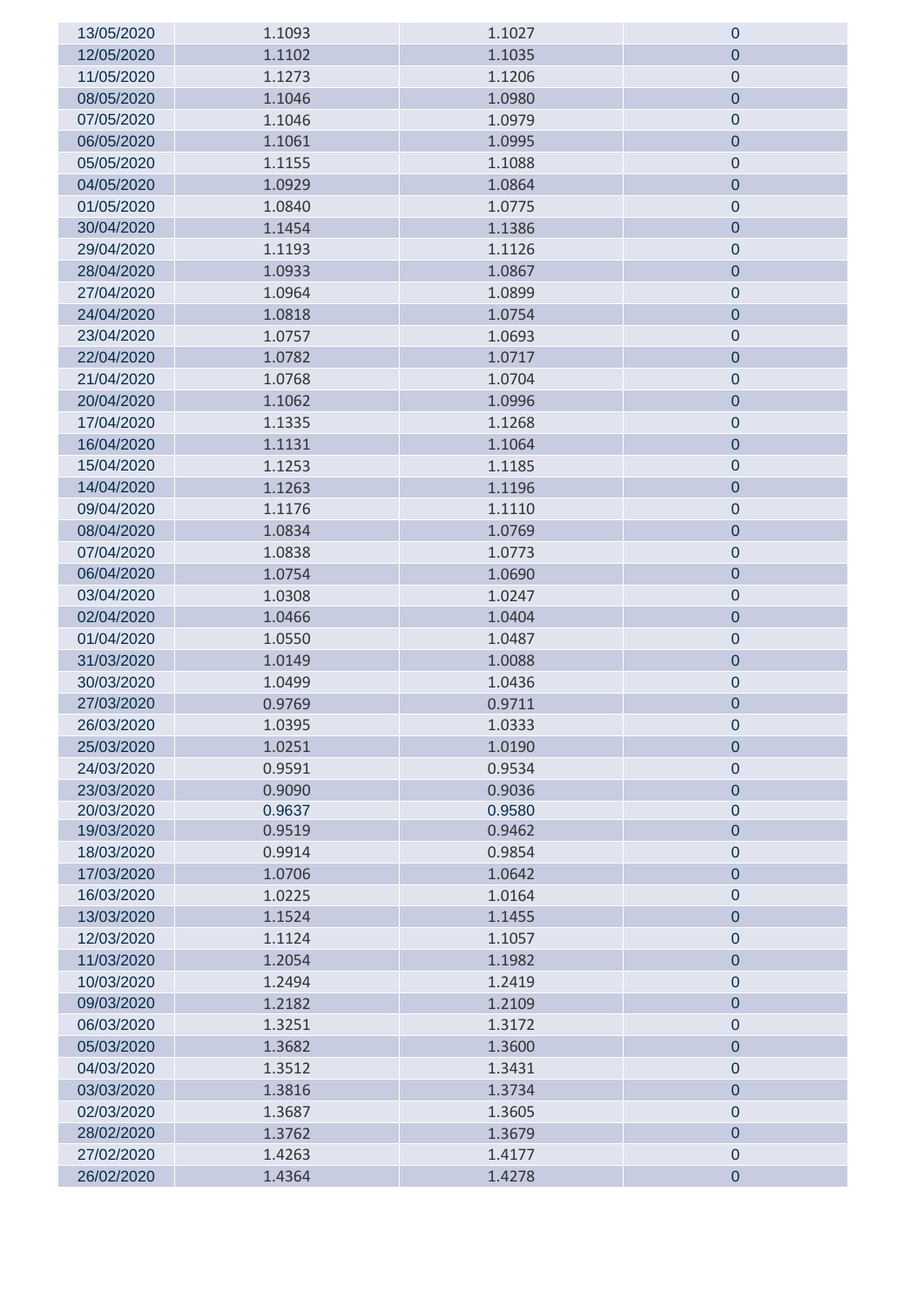| 25/02/2020               | 1.4754           | 1.4666           | 0                             |
|--------------------------|------------------|------------------|-------------------------------|
| 24/02/2020               | 1.4949           | 1.4860           | $\overline{0}$                |
| 21/02/2020               | 1.5369           | 1.5277           | $\pmb{0}$                     |
| 20/02/2020               | 1.5416           | 1.5324           | $\overline{0}$                |
| 19/02/2020               |                  |                  |                               |
|                          | 1.5431           | 1.5338           | $\pmb{0}$                     |
| 18/02/2020               | 1.5341           | 1.5249           | $\overline{0}$                |
| 17/02/2020               | 1.5336           | 1.5244           | $\pmb{0}$                     |
| 14/02/2020               | 1.5314           | 1.5222           | $\overline{0}$                |
| 13/02/2020               | 1.5260           | 1.5169           | $\pmb{0}$                     |
| 12/02/2020               | 1.5183           | 1.5092           | $\overline{0}$                |
| 11/02/2020               | 1.5120           | 1.5030           | 0                             |
| 10/02/2020               | 1.5043           | 1.4953           | $\mathbf 0$                   |
| 07/02/2020               | 1.5040           | 1.4950           | $\mathbf 0$                   |
| 06/02/2020               | 1.5100           | 1.5010           | $\overline{0}$                |
| 05/02/2020               | 1.4905           | 1.4816           | $\mathbf 0$                   |
| 04/02/2020               | 1.4841           | 1.4752           | $\overline{0}$                |
| 03/02/2020               | 1.4802           | 1.4714           | $\mathbf 0$                   |
| 31/01/2020               | 1.5009           | 1.4919           | $\overline{0}$                |
| 30/01/2020               | 1.5025           | 1.4935           | $\mathbf 0$                   |
| 29/01/2020               | 1.5036           | 1.4946           | $\overline{0}$                |
| 28/01/2020               | 1.5081           | 1.4990           | $\mathbf 0$                   |
| 24/01/2020               | 1.5267           | 1.5176           | $\mathbf 0$                   |
| 23/01/2020               | 1.5289           | 1.5197           | $\pmb{0}$                     |
| 22/01/2020               | 1.5375           | 1.5283           | $\mathbf 0$                   |
| 21/01/2020               | 1.5254           | 1.5162           | $\mathbf 0$                   |
| 20/01/2020               | 1.5277           | 1.5186           | $\mathbf 0$                   |
| 17/01/2020               | 1.5222           | 1.5131           | $\mathbf 0$                   |
| 16/01/2020               | 1.5119           | 1.5029           | $\overline{0}$                |
| 15/01/2020               | 1.4968           | 1.4878           | $\mathbf 0$                   |
| 14/01/2020               | 1.4927           | 1.4838           | $\mathbf 0$                   |
| 13/01/2020               | 1.4824           | 1.4736           | $\pmb{0}$                     |
| 10/01/2020               | 1.4858           | 1.4770           | $\mathbf 0$                   |
| 09/01/2020               | 1.4751           | 1.4663           | $\pmb{0}$                     |
| 08/01/2020<br>07/01/2020 | 1.4605<br>1.4632 | 1.4518           | $\mathbf 0$                   |
| 06/01/2020               | 1.4431           | 1.4544<br>1.4345 | $\mathbf 0$<br>$\pmb{0}$      |
| 03/01/2020               | 1.4407           | 1.4321           | $\mathbf 0$                   |
| 02/01/2020               | 1.4324           | 1.4238           | $\overline{0}$                |
| 31/12/2019               | 1.4301           | 1.4216           | 0.01899928                    |
| 30/12/2019               | 1.4754           | 1.4666           | $\mathbf 0$                   |
| 27/12/2019               | 1.4764           | 1.4676           | $\mathbf 0$                   |
| 24/12/2019               | 1.4715           | 1.4627           | $\overline{0}$                |
| 23/12/2019               | 1.4705           | 1.4617           | $\mathbf 0$                   |
| 20/12/2019               | 1.4769           | 1.4681           | $\overline{0}$                |
| 19/12/2019               | 1.4787           | 1.4698           | $\mathbf 0$                   |
| 18/12/2019               | 1.4831           | 1.4742           | $\overline{0}$                |
| 17/12/2019               | 1.4839           | 1.4750           | $\mathbf 0$                   |
| 16/12/2019               | 1.4872           | 1.4783           | $\overline{0}$                |
| 13/12/2019               | 1.4627           | 1.4540           | $\mathbf 0$                   |
| 12/12/2019               | 1.4559           | 1.4472           | $\overline{0}$                |
| 11/12/2019               | 1.4626           | 1.4539           | $\mathbf 0$                   |
| 10/12/2019               | 1.4525           | 1.4438           | $\overline{0}$                |
| 09/12/2019               | 1.4566           | 1.4479           | $\mathbf 0$                   |
| 06/12/2019               | 1.4485           | 1.4398           | $\overline{0}$                |
| 05/12/2019               | 1.4439           | 1.4352           | $\mathbf 0$                   |
| 04/12/2019               | 1.4291           | 1.4206           | $\overline{0}$                |
| 03/12/2019<br>02/12/2019 | 1.4541<br>1.4878 | 1.4454<br>1.4789 | $\mathbf 0$<br>$\overline{0}$ |
| 29/11/2019               | 1.4813           | 1.4725           | $\mathbf 0$                   |
| 28/11/2019               | 1.4818           | 1.4730           | $\mathbf 0$                   |
| 27/11/2019               | 1.4817           | 1.4728           | $\mathbf 0$                   |
|                          |                  |                  |                               |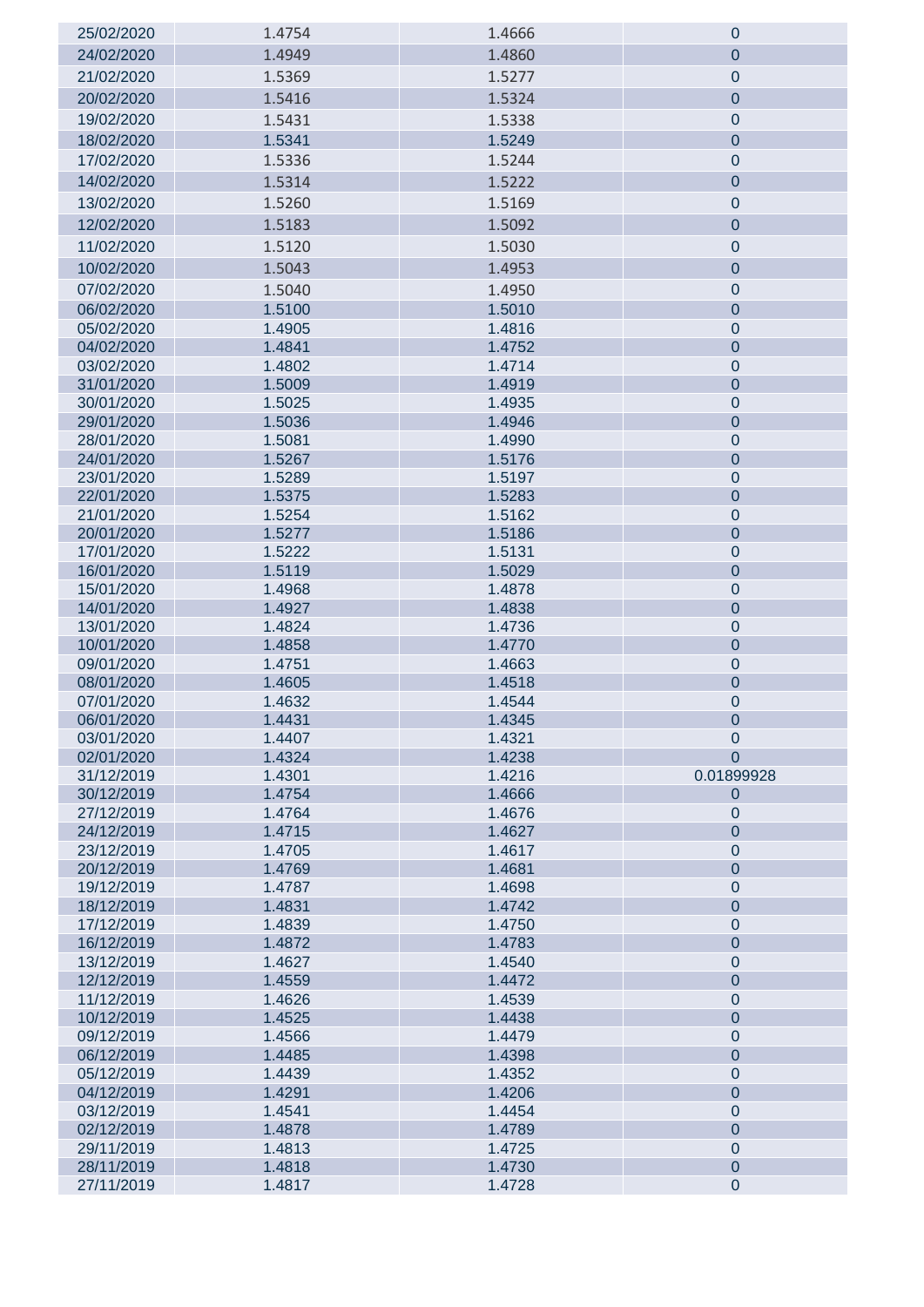| 26/11/2019 | 1.4684 | 1.4596 | $\boldsymbol{0}$ |
|------------|--------|--------|------------------|
| 25/11/2019 | 1.4518 | 1.4431 | $\pmb{0}$        |
| 22/11/2019 | 1.4452 | 1.4365 | $\pmb{0}$        |
| 21/11/2019 | 1.4387 | 1.4301 | $\mathbf 0$      |
| 20/11/2019 | 1.4515 | 1.4428 | $\pmb{0}$        |
| 19/11/2019 | 1.4758 | 1.4670 | $\mathbf 0$      |
| 18/11/2019 | 1.4616 | 1.4529 | $\pmb{0}$        |
|            |        |        |                  |
| 15/11/2019 | 1.4616 | 1.4529 | $\mathbf 0$      |
| 14/11/2019 | 1.4507 | 1.4420 | $\pmb{0}$        |
| 13/11/2019 | 1.4402 | 1.4316 | $\mathbf 0$      |
| 12/11/2019 | 1.4526 | 1.4439 | $\pmb{0}$        |
| 11/11/2019 | 1.4591 | 1.4504 | $\mathbf 0$      |
| 08/11/2019 | 1.4438 | 1.4351 | $\pmb{0}$        |
| 07/11/2019 | 1.4432 | 1.4346 | $\mathbf 0$      |
| 06/11/2019 | 1.4274 | 1.4188 | $\pmb{0}$        |
| 05/11/2019 | 1.4377 | 1.4291 | $\mathbf 0$      |
| 04/11/2019 | 1.4378 | 1.4292 | $\pmb{0}$        |
| 01/11/2019 | 1.4368 | 1.4282 | $\mathbf 0$      |
| 31/10/2019 | 1.4393 | 1.4307 | $\pmb{0}$        |
| 30/10/2019 | 1.4433 | 1.4346 | $\mathbf 0$      |
| 29/10/2019 | 1.4569 | 1.4482 | $\pmb{0}$        |
| 28/10/2019 | 1.4535 | 1.4448 | $\mathbf 0$      |
| 25/10/2019 | 1.4565 | 1.4478 | $\pmb{0}$        |
|            |        |        |                  |
| 24/10/2019 | 1.4455 | 1.4369 | $\mathbf 0$      |
| 23/10/2019 | 1.4375 | 1.4289 | $\pmb{0}$        |
| 22/10/2019 | 1.4396 | 1.4310 | $\mathbf 0$      |
| 21/10/2019 | 1.4310 | 1.4225 | $\pmb{0}$        |
| 18/10/2019 | 1.4415 | 1.4329 | $\mathbf 0$      |
| 17/10/2019 | 1.4493 | 1.4406 | $\pmb{0}$        |
| 16/10/2019 | 1.4629 | 1.4541 | $\mathbf 0$      |
| 15/10/2019 | 1.4459 | 1.4372 | $\pmb{0}$        |
| 14/10/2019 | 1.4401 | 1.4315 | $\mathbf 0$      |
| 11/10/2019 | 1.4295 | 1.4210 | $\pmb{0}$        |
| 10/10/2019 | 1.4156 | 1.4071 | $\mathbf 0$      |
| 09/10/2019 | 1.4149 | 1.4065 | $\pmb{0}$        |
| 08/10/2019 | 1.4206 | 1.4121 | $\pmb{0}$        |
| 04/10/2019 | 1.4089 | 1.4005 | $\pmb{0}$        |
| 03/10/2019 | 1.3998 | 1.3915 | $\pmb{0}$        |
| 02/10/2019 | 1.4325 | 1.4239 | $\mathbf 0$      |
| 01/10/2019 | 1.4490 | 1.4403 | $\pmb{0}$        |
| 30/09/2019 | 1.4394 | 1.4308 | $\pmb{0}$        |
|            |        |        |                  |
| 27/09/2019 | 1.4442 | 1.4355 | $\pmb{0}$        |
| 26/09/2019 | 1.4376 | 1.4290 | $\pmb{0}$        |
| 25/09/2019 | 1.4452 | 1.4366 | $\pmb{0}$        |
| 24/09/2019 | 1.4529 | 1.4442 | $\pmb{0}$        |
| 23/09/2019 | 1.4550 | 1.4463 | $\pmb{0}$        |
| 20/09/2019 | 1.4553 | 1.4466 | $\pmb{0}$        |
| 19/09/2019 | 1.4508 | 1.4421 | $\pmb{0}$        |
| 18/09/2019 | 1.4401 | 1.4315 | $\pmb{0}$        |
| 17/09/2019 | 1.4384 | 1.4298 | $\pmb{0}$        |
| 16/09/2019 | 1.4347 | 1.4261 | $\pmb{0}$        |
| 13/09/2019 | 1.4300 | 1.4214 | $\pmb{0}$        |
| 12/09/2019 | 1.4297 | 1.4211 | $\pmb{0}$        |
| 11/09/2019 | 1.4293 | 1.4207 | $\pmb{0}$        |
| 10/09/2019 | 1.4283 | 1.4197 | $\pmb{0}$        |
| 09/09/2019 | 1.4365 | 1.4279 | $\pmb{0}$        |
| 06/09/2019 | 1.4382 | 1.4296 | $\pmb{0}$        |
| 05/09/2019 | 1.4311 | 1.4226 | $\pmb{0}$        |
| 04/09/2019 | 1.4170 | 1.4085 | $\pmb{0}$        |
| 03/09/2019 | 1.4225 | 1.4140 | $\pmb{0}$        |
|            | 1.4245 | 1.4160 | $\pmb{0}$        |
| 02/09/2019 |        |        |                  |
| 30/08/2019 | 1.4310 | 1.4224 | $\pmb{0}$        |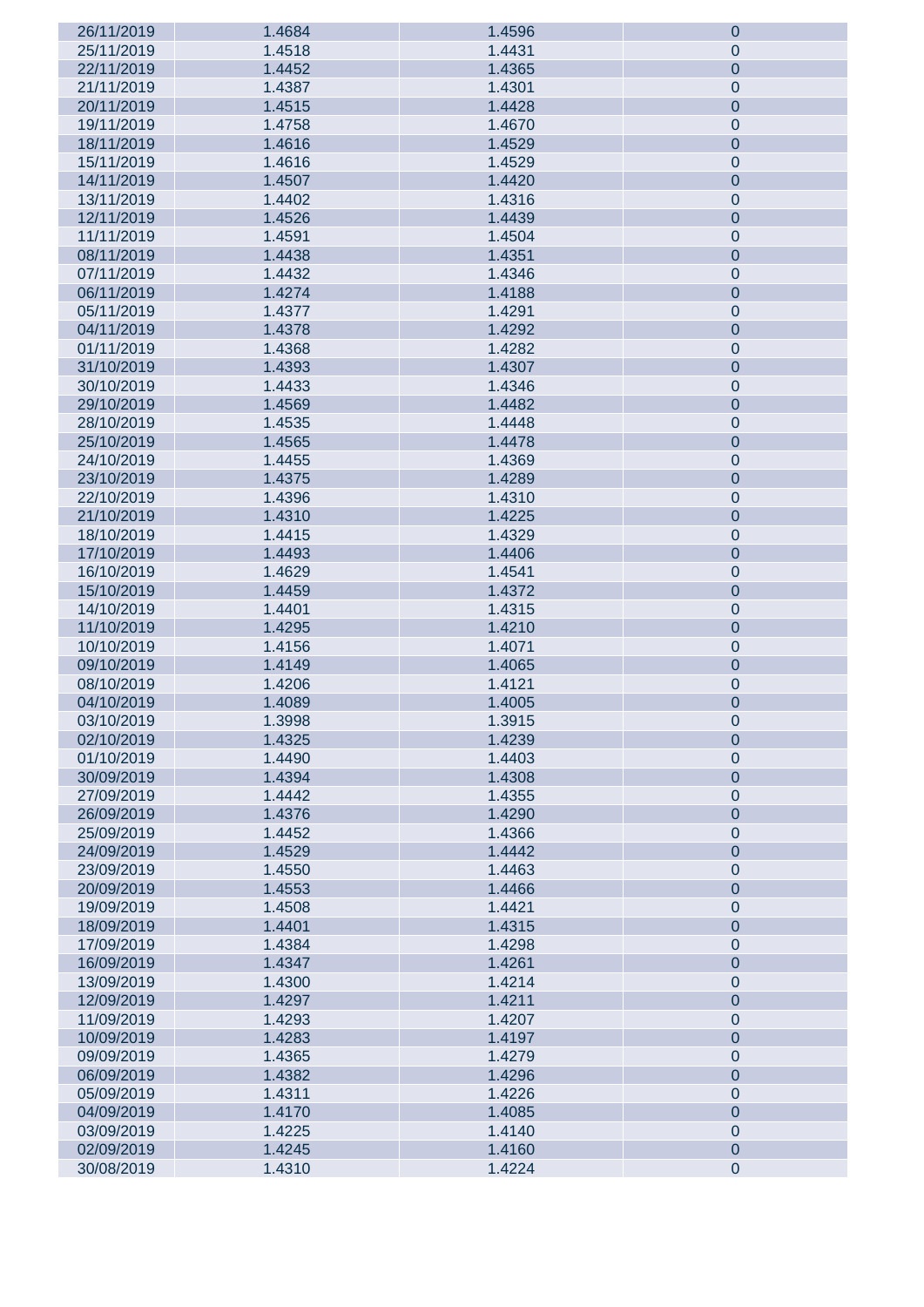| 29/08/2019 | 1.4075 | 1.3991 | $\boldsymbol{0}$ |
|------------|--------|--------|------------------|
| 28/08/2019 | 1.4079 | 1.3995 | $\pmb{0}$        |
| 27/08/2019 | 1.3981 | 1.3898 | $\pmb{0}$        |
| 26/08/2019 | 1.3935 | 1.3852 | $\mathbf 0$      |
| 23/08/2019 | 1.4093 | 1.4009 | $\pmb{0}$        |
|            |        |        |                  |
| 22/08/2019 | 1.4033 | 1.3949 | $\mathbf 0$      |
| 21/08/2019 | 1.4012 | 1.3928 | $\pmb{0}$        |
| 20/08/2019 | 1.4135 | 1.4050 | $\mathbf 0$      |
| 19/08/2019 | 1.3966 | 1.3883 | $\pmb{0}$        |
| 16/08/2019 | 1.3832 | 1.3749 | $\mathbf 0$      |
| 15/08/2019 | 1.3822 | 1.3739 | $\pmb{0}$        |
| 14/08/2019 | 1.4163 | 1.4078 | $\mathbf 0$      |
| 13/08/2019 | 1.4026 | 1.3942 | $\pmb{0}$        |
| 12/08/2019 | 1.4058 | 1.3974 | $\mathbf 0$      |
|            |        |        |                  |
| 09/08/2019 | 1.4060 | 1.3976 | $\pmb{0}$        |
| 08/08/2019 | 1.3921 | 1.3838 | $\mathbf 0$      |
| 07/08/2019 | 1.3841 | 1.3758 | $\pmb{0}$        |
| 06/08/2019 | 1.3747 | 1.3665 | $\mathbf 0$      |
| 05/08/2019 | 1.4072 | 1.3988 | $\pmb{0}$        |
| 02/08/2019 | 1.4366 | 1.4280 | $\mathbf 0$      |
| 01/08/2019 | 1.4434 | 1.4347 | $\pmb{0}$        |
| 31/07/2019 | 1.4505 | 1.4418 | $\mathbf 0$      |
| 30/07/2019 | 1.4560 | 1.4473 | $\pmb{0}$        |
| 29/07/2019 | 1.4530 | 1.4443 | $\mathbf 0$      |
|            |        |        |                  |
| 26/07/2019 | 1.4462 | 1.4376 | $\pmb{0}$        |
| 25/07/2019 | 1.4489 | 1.4402 | $\mathbf 0$      |
| 24/07/2019 | 1.4419 | 1.4333 | $\pmb{0}$        |
| 23/07/2019 | 1.4335 | 1.4249 | $\mathbf 0$      |
| 22/07/2019 | 1.4223 | 1.4138 | $\pmb{0}$        |
| 19/07/2019 | 1.4227 | 1.4141 | $\pmb{0}$        |
| 18/07/2019 | 1.4125 | 1.4040 | $\pmb{0}$        |
| 17/07/2019 | 1.4129 | 1.4044 | $\mathbf 0$      |
| 16/07/2019 | 1.4044 | 1.3960 | $\pmb{0}$        |
| 15/07/2019 | 1.4059 | 1.3975 | $\mathbf 0$      |
| 12/07/2019 | 1.4103 | 1.4019 | $\pmb{0}$        |
| 11/07/2019 | 1.4193 | 1.4108 | $\pmb{0}$        |
| 10/07/2019 | 1.4136 | 1.4052 | $\pmb{0}$        |
|            |        |        |                  |
| 09/07/2019 | 1.4087 | 1.4003 | $\pmb{0}$        |
| 08/07/2019 | 1.4103 | 1.4019 | $\mathbf 0$      |
| 05/07/2019 | 1.4269 | 1.4184 | $\pmb{0}$        |
| 04/07/2019 | 1.4210 | 1.4125 | $\pmb{0}$        |
| 03/07/2019 | 1.4116 | 1.4032 | $\pmb{0}$        |
| 02/07/2019 | 1.4080 | 1.3996 | $\overline{0}$   |
| 01/07/2019 | 1.4084 | 1.4000 | $\mathbf 0$      |
| 28/06/2019 | 1.4020 | 1.3936 | 0.02554551       |
| 27/06/2019 | 1.4374 | 1.4288 | $\pmb{0}$        |
| 26/06/2019 | 1.4271 | 1.4186 | $\mathbf 0$      |
| 25/06/2019 | 1.4335 | 1.4249 | $\pmb{0}$        |
| 24/06/2019 | 1.4323 | 1.4238 | $\pmb{0}$        |
|            |        |        |                  |
| 21/06/2019 | 1.4274 | 1.4189 | $\pmb{0}$        |
| 20/06/2019 | 1.4309 | 1.4224 | $\pmb{0}$        |
| 19/06/2019 | 1.4201 | 1.4116 | $\pmb{0}$        |
| 18/06/2019 | 1.4058 | 1.3973 | $\pmb{0}$        |
| 17/06/2019 | 1.4013 | 1.3929 | $\pmb{0}$        |
| 14/06/2019 | 1.4029 | 1.3945 | $\pmb{0}$        |
| 13/06/2019 | 1.3956 | 1.3872 | $\pmb{0}$        |
| 12/06/2019 | 1.3923 | 1.3840 | $\pmb{0}$        |
| 11/06/2019 | 1.3916 | 1.3832 | $\pmb{0}$        |
| 07/06/2019 | 1.3731 | 1.3649 | $\pmb{0}$        |
| 06/06/2019 | 1.3608 | 1.3526 | $\pmb{0}$        |
| 05/06/2019 | 1.3557 | 1.3476 | $\pmb{0}$        |
|            |        |        |                  |
| 04/06/2019 | 1.3489 | 1.3409 | $\pmb{0}$        |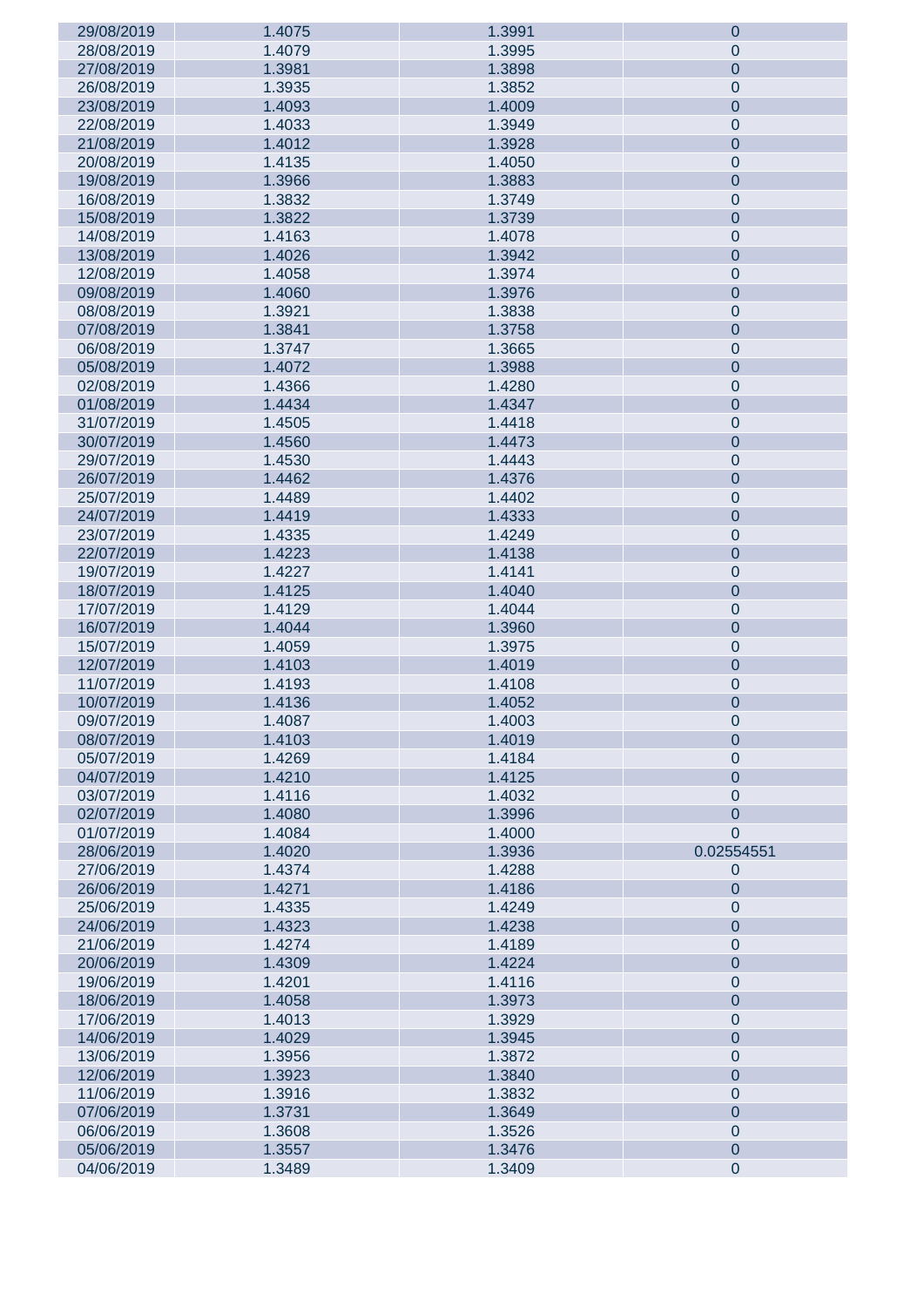| 03/06/2019 | 1.3485 | 1.3404 | $\boldsymbol{0}$ |
|------------|--------|--------|------------------|
| 31/05/2019 | 1.3727 | 1.3645 | $\pmb{0}$        |
| 30/05/2019 | 1.3809 | 1.3727 | $\pmb{0}$        |
| 29/05/2019 | 1.3947 | 1.3864 | $\mathbf 0$      |
| 28/05/2019 | 1.4032 | 1.3948 | $\pmb{0}$        |
| 27/05/2019 | 1.3942 | 1.3859 | $\mathbf 0$      |
| 24/05/2019 | 1.3937 | 1.3853 | $\pmb{0}$        |
|            |        |        |                  |
| 23/05/2019 | 1.3998 | 1.3914 | $\mathbf 0$      |
| 22/05/2019 | 1.4035 | 1.3951 | $\pmb{0}$        |
| 21/05/2019 | 1.4003 | 1.3919 | $\mathbf 0$      |
| 20/05/2019 | 1.3909 | 1.3826 | $\pmb{0}$        |
| 17/05/2019 | 1.3741 | 1.3659 | $\mathbf 0$      |
| 16/05/2019 | 1.3653 | 1.3572 | $\pmb{0}$        |
| 15/05/2019 | 1.3509 | 1.3428 | $\mathbf 0$      |
| 14/05/2019 | 1.3399 | 1.3319 | $\pmb{0}$        |
| 13/05/2019 | 1.3504 | 1.3424 | $\mathbf 0$      |
| 10/05/2019 | 1.3569 | 1.3487 | $\pmb{0}$        |
| 09/05/2019 | 1.3547 | 1.3466 | $\mathbf 0$      |
| 08/05/2019 | 1.3491 | 1.3410 | $\pmb{0}$        |
| 07/05/2019 | 1.3577 | 1.3496 | $\mathbf 0$      |
| 06/05/2019 | 1.3537 | 1.3456 | $\pmb{0}$        |
| 03/05/2019 | 1.3701 | 1.3619 | $\mathbf 0$      |
| 02/05/2019 | 1.3752 | 1.3669 | $\pmb{0}$        |
|            |        |        |                  |
| 01/05/2019 | 1.3857 | 1.3774 | $\mathbf 0$      |
| 30/04/2019 | 1.3761 | 1.3679 | $\pmb{0}$        |
| 29/04/2019 | 1.3839 | 1.3756 | $\mathbf 0$      |
| 26/04/2019 | 1.3898 | 1.3815 | $\pmb{0}$        |
| 24/04/2019 | 1.3932 | 1.3849 | $\mathbf 0$      |
| 23/04/2019 | 1.3793 | 1.3711 | $\pmb{0}$        |
| 18/04/2019 | 1.3637 | 1.3555 | $\mathbf 0$      |
| 17/04/2019 | 1.3630 | 1.3549 | $\pmb{0}$        |
| 16/04/2019 | 1.3741 | 1.3659 | $\mathbf 0$      |
| 15/04/2019 | 1.3693 | 1.3611 | $\pmb{0}$        |
| 12/04/2019 | 1.3670 | 1.3588 | $\mathbf 0$      |
| 11/04/2019 | 1.3567 | 1.3486 | $\pmb{0}$        |
| 10/04/2019 | 1.3627 | 1.3545 | $\pmb{0}$        |
| 09/04/2019 | 1.3645 | 1.3564 | $\pmb{0}$        |
| 08/04/2019 | 1.3614 | 1.3532 | $\pmb{0}$        |
| 05/04/2019 | 1.3493 | 1.3413 | $\mathbf 0$      |
| 04/04/2019 | 1.3604 | 1.3523 | $\pmb{0}$        |
| 03/04/2019 | 1.3718 | 1.3636 | $\pmb{0}$        |
| 02/04/2019 | 1.3649 | 1.3567 | $\pmb{0}$        |
|            |        |        |                  |
| 01/04/2019 | 1.3589 | 1.3508 | $\pmb{0}$        |
| 29/03/2019 | 1.3503 | 1.3422 | $\pmb{0}$        |
| 28/03/2019 | 1.3482 | 1.3402 | $\pmb{0}$        |
| 27/03/2019 | 1.3404 | 1.3324 | $\pmb{0}$        |
| 26/03/2019 | 1.3385 | 1.3305 | $\pmb{0}$        |
| 25/03/2019 | 1.3368 | 1.3288 | $\pmb{0}$        |
| 22/03/2019 | 1.3545 | 1.3464 | $\pmb{0}$        |
| 21/03/2019 | 1.3467 | 1.3386 | $\pmb{0}$        |
| 20/03/2019 | 1.3494 | 1.3413 | $\pmb{0}$        |
| 19/03/2019 | 1.3500 | 1.3419 | $\pmb{0}$        |
| 18/03/2019 | 1.3493 | 1.3413 | $\pmb{0}$        |
| 15/03/2019 | 1.3456 | 1.3375 | $\pmb{0}$        |
| 14/03/2019 | 1.3433 | 1.3353 | $\pmb{0}$        |
| 13/03/2019 | 1.3379 | 1.3299 | $\pmb{0}$        |
| 12/03/2019 | 1.3424 | 1.3344 | $\pmb{0}$        |
| 11/03/2019 | 1.3463 | 1.3383 | $\pmb{0}$        |
| 08/03/2019 | 1.3571 | 1.3490 | $\pmb{0}$        |
| 07/03/2019 | 1.3712 | 1.3630 | $\pmb{0}$        |
| 06/03/2019 | 1.3594 | 1.3512 | $\pmb{0}$        |
| 05/03/2019 | 1.3485 | 1.3405 | $\pmb{0}$        |
|            |        |        |                  |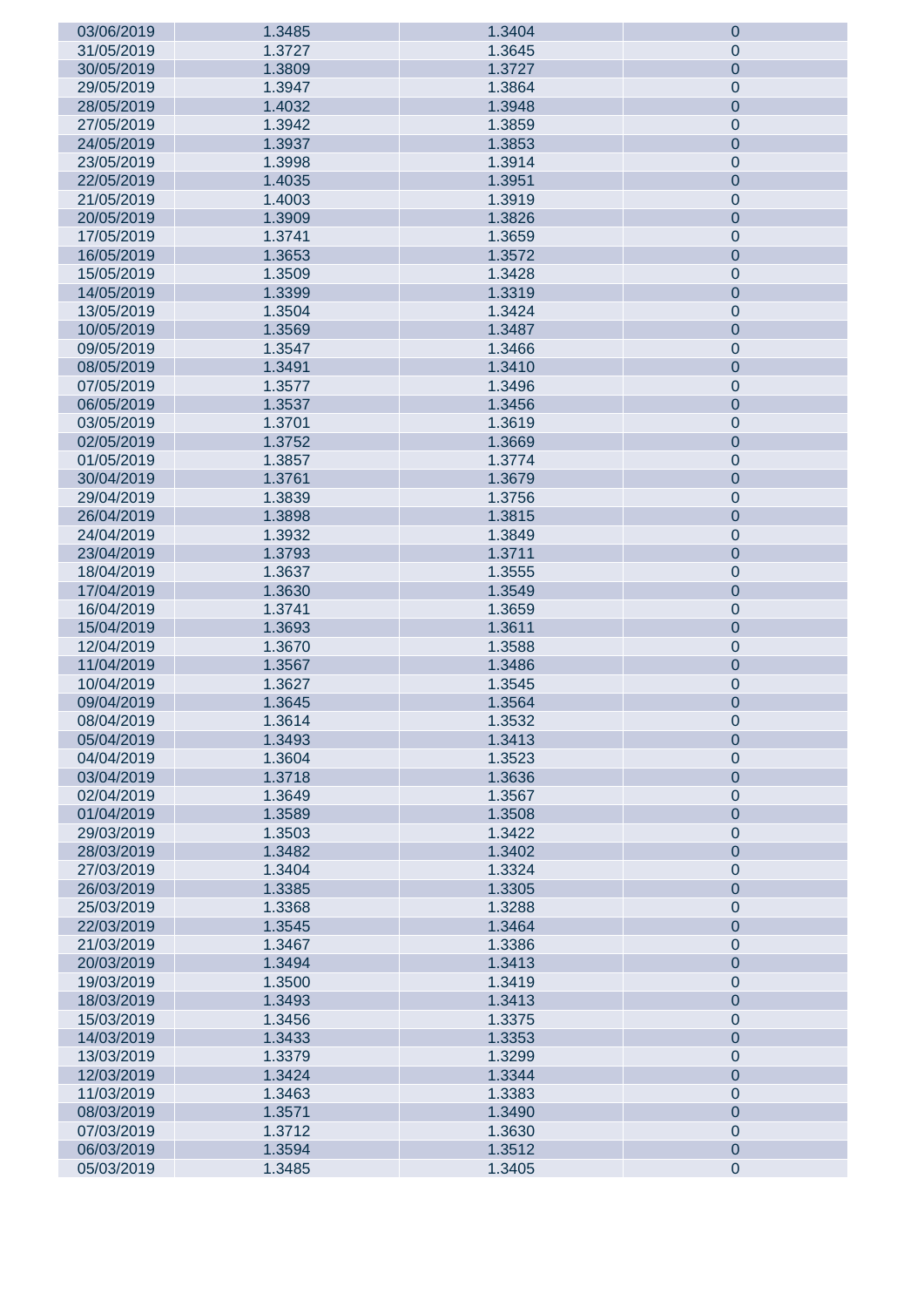| 04/03/2019 | 1.3547 | 1.3466 | $\boldsymbol{0}$ |
|------------|--------|--------|------------------|
| 01/03/2019 | 1.3474 | 1.3393 | $\pmb{0}$        |
| 28/02/2019 | 1.3426 | 1.3346 | $\pmb{0}$        |
| 27/02/2019 | 1.3399 | 1.3319 | $\pmb{0}$        |
| 26/02/2019 | 1.3364 | 1.3284 | $\pmb{0}$        |
|            |        |        |                  |
| 25/02/2019 | 1.3459 | 1.3378 | $\mathbf 0$      |
| 22/02/2019 | 1.3374 | 1.3294 | $\pmb{0}$        |
| 21/02/2019 | 1.3305 | 1.3226 | $\mathbf 0$      |
| 20/02/2019 | 1.3189 | 1.3110 | $\pmb{0}$        |
| 19/02/2019 | 1.3162 | 1.3083 | $\mathbf 0$      |
| 18/02/2019 | 1.3063 | 1.2985 | $\pmb{0}$        |
| 15/02/2019 | 1.2997 | 1.2919 | $\mathbf 0$      |
| 14/02/2019 | 1.2967 | 1.2889 | $\pmb{0}$        |
| 13/02/2019 | 1.2990 | 1.2912 | $\mathbf 0$      |
|            |        |        |                  |
| 12/02/2019 | 1.2964 | 1.2887 | $\pmb{0}$        |
| 11/02/2019 | 1.2905 | 1.2828 | $\mathbf 0$      |
| 08/02/2019 | 1.2912 | 1.2835 | $\pmb{0}$        |
| 07/02/2019 | 1.3011 | 1.2933 | $\mathbf 0$      |
| 06/02/2019 | 1.2811 | 1.2734 | $\pmb{0}$        |
| 05/02/2019 | 1.2784 | 1.2708 | $\mathbf 0$      |
| 04/02/2019 | 1.2558 | 1.2483 | $\pmb{0}$        |
| 01/02/2019 | 1.2493 | 1.2418 | $\mathbf 0$      |
| 31/01/2019 | 1.2526 | 1.2451 | $\pmb{0}$        |
| 30/01/2019 | 1.2533 | 1.2458 | $\mathbf 0$      |
|            |        |        |                  |
| 29/01/2019 | 1.2493 | 1.2419 | $\pmb{0}$        |
| 25/01/2019 | 1.2591 | 1.2516 | $\mathbf 0$      |
| 24/01/2019 | 1.2497 | 1.2422 | $\pmb{0}$        |
| 23/01/2019 | 1.2461 | 1.2387 | $\mathbf 0$      |
| 22/01/2019 | 1.2505 | 1.2430 | $\pmb{0}$        |
| 21/01/2019 | 1.2568 | 1.2493 | $\pmb{0}$        |
| 18/01/2019 | 1.2525 | 1.2450 | $\pmb{0}$        |
| 17/01/2019 | 1.2421 | 1.2347 | $\mathbf 0$      |
| 16/01/2019 | 1.2408 | 1.2334 | $\pmb{0}$        |
| 15/01/2019 | 1.2379 | 1.2305 | $\mathbf 0$      |
| 14/01/2019 | 1.2303 | 1.2230 | $\pmb{0}$        |
| 11/01/2019 | 1.2323 | 1.2249 | $\pmb{0}$        |
| 10/01/2019 | 1.2345 | 1.2271 | $\pmb{0}$        |
|            | 1.2403 |        |                  |
| 09/01/2019 |        | 1.2328 | 0                |
| 08/01/2019 | 1.2243 | 1.2170 | $\mathbf 0$      |
| 07/01/2019 | 1.2152 | 1.2080 | $\pmb{0}$        |
| 04/01/2019 | 1.2033 | 1.1961 | $\overline{0}$   |
| 03/01/2019 | 1.2080 | 1.2008 | $\pmb{0}$        |
| 02/01/2019 | 1.1928 | 1.1856 | $\overline{0}$   |
| 31/12/2018 | 1.2136 | 1.2064 | 0.00451287       |
| 28/12/2018 | 1.2162 | 1.2089 | $\pmb{0}$        |
| 27/12/2018 | 1.1995 | 1.1923 | $\pmb{0}$        |
| 24/12/2018 | 1.1759 | 1.1688 | $\pmb{0}$        |
| 21/12/2018 | 1.1715 | 1.1645 | $\pmb{0}$        |
| 20/12/2018 | 1.1785 | 1.1715 | $\pmb{0}$        |
|            |        |        |                  |
| 19/12/2018 | 1.1969 | 1.1897 | $\pmb{0}$        |
| 18/12/2018 | 1.2018 | 1.1946 | $\pmb{0}$        |
| 17/12/2018 | 1.2189 | 1.2116 | $\pmb{0}$        |
| 14/12/2018 | 1.2089 | 1.2017 | $\pmb{0}$        |
| 13/12/2018 | 1.2193 | 1.2120 | $\pmb{0}$        |
| 12/12/2018 | 1.2152 | 1.2079 | $\pmb{0}$        |
| 11/12/2018 | 1.1950 | 1.1879 | $\pmb{0}$        |
| 10/12/2018 | 1.1904 | 1.1832 | $\pmb{0}$        |
| 07/12/2018 | 1.2165 | 1.2092 | $\pmb{0}$        |
| 06/12/2018 | 1.1995 | 1.1923 | $\pmb{0}$        |
| 05/12/2018 | 1.2013 | 1.1941 | $\pmb{0}$        |
| 04/12/2018 | 1.2199 | 1.2126 | $\pmb{0}$        |
| 03/12/2018 | 1.2313 | 1.2239 | $\mathbf 0$      |
|            |        |        |                  |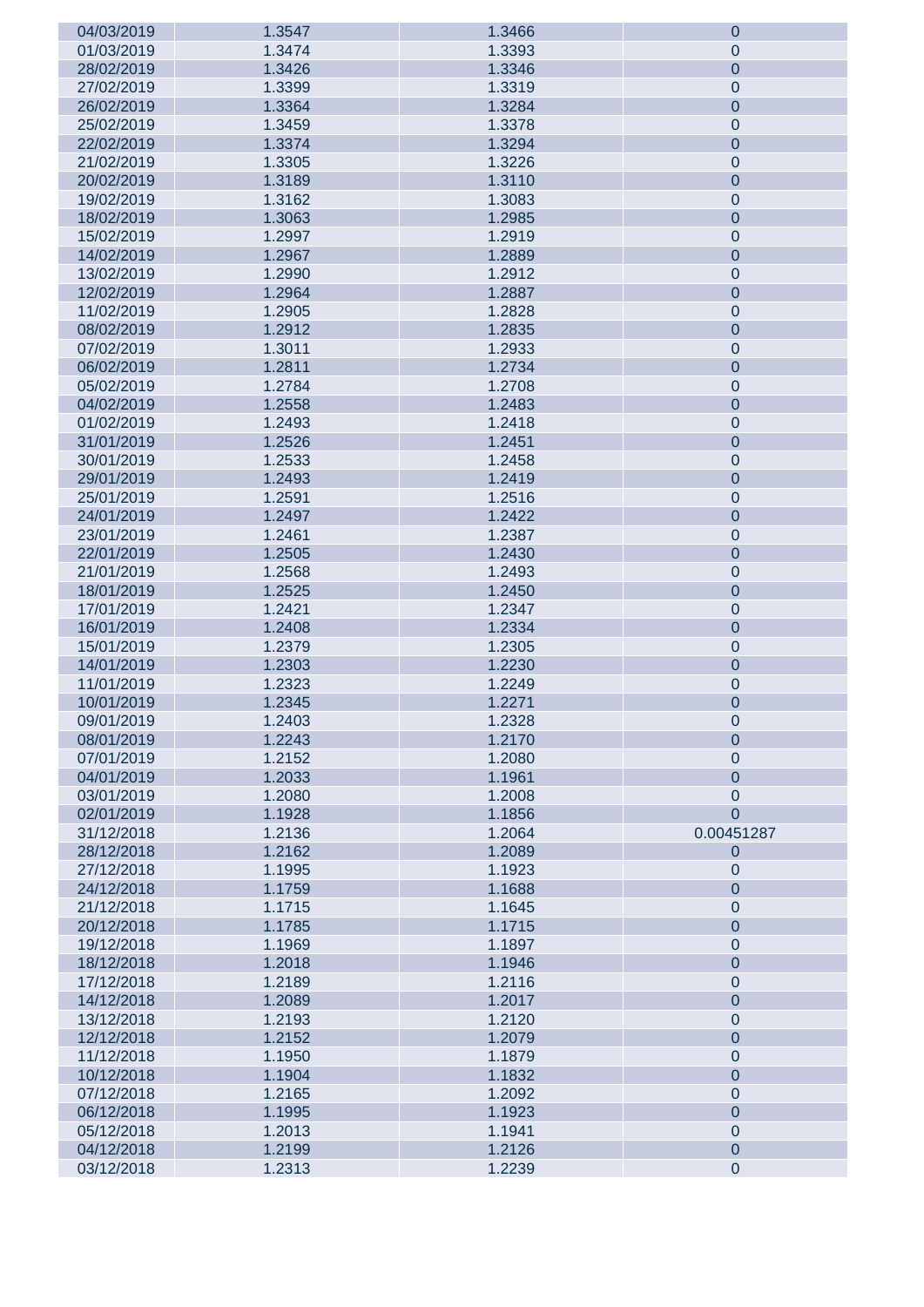| 30/11/2018 | 1.2080 | 1.2008 | $\boldsymbol{0}$ |
|------------|--------|--------|------------------|
| 29/11/2018 | 1.2296 | 1.2222 | $\pmb{0}$        |
| 28/11/2018 | 1.2218 | 1.2145 | $\pmb{0}$        |
|            |        |        |                  |
| 27/11/2018 | 1.2239 | 1.2166 | $\pmb{0}$        |
| 26/11/2018 | 1.2095 | 1.2023 | $\pmb{0}$        |
| 23/11/2018 | 1.2191 | 1.2118 | $\mathbf 0$      |
| 22/11/2018 | 1.2110 | 1.2038 | $\pmb{0}$        |
| 21/11/2018 | 1.2045 | 1.1973 | $\mathbf 0$      |
| 20/11/2018 | 1.2212 | 1.2139 | $\pmb{0}$        |
| 19/11/2018 | 1.2236 | 1.2163 | $\mathbf 0$      |
| 16/11/2018 |        |        |                  |
|            | 1.2308 | 1.2234 | $\pmb{0}$        |
| 15/11/2018 | 1.2326 | 1.2252 | $\mathbf 0$      |
| 14/11/2018 | 1.2270 | 1.2197 | $\pmb{0}$        |
| 13/11/2018 | 1.2498 | 1.2423 | $\mathbf 0$      |
| 12/11/2018 | 1.2718 | 1.2642 | $\pmb{0}$        |
| 09/11/2018 | 1.2663 | 1.2587 | $\mathbf 0$      |
| 08/11/2018 | 1.2729 | 1.2653 | $\pmb{0}$        |
| 07/11/2018 | 1.2675 | 1.2599 | $\mathbf 0$      |
|            |        |        |                  |
| 06/11/2018 | 1.2610 | 1.2534 | $\pmb{0}$        |
| 05/11/2018 | 1.2498 | 1.2424 | $\mathbf 0$      |
| 02/11/2018 | 1.2632 | 1.2556 | $\pmb{0}$        |
| 01/11/2018 | 1.2569 | 1.2494 | $\mathbf 0$      |
| 31/10/2018 | 1.2534 | 1.2459 | $\pmb{0}$        |
| 30/10/2018 | 1.2449 | 1.2375 | $\mathbf 0$      |
| 29/10/2018 | 1.2251 | 1.2178 | $\pmb{0}$        |
|            |        |        |                  |
| 26/10/2018 | 1.2138 | 1.2065 | $\mathbf 0$      |
| 25/10/2018 | 1.2111 | 1.2039 | $\pmb{0}$        |
| 24/10/2018 | 1.2445 | 1.2371 | $\mathbf 0$      |
| 23/10/2018 | 1.2511 | 1.2437 | $\pmb{0}$        |
| 22/10/2018 | 1.2590 | 1.2515 | $\pmb{0}$        |
| 19/10/2018 | 1.2673 | 1.2597 | $\pmb{0}$        |
| 18/10/2018 | 1.2683 | 1.2607 | $\pmb{0}$        |
|            |        |        |                  |
| 17/10/2018 | 1.2702 | 1.2626 | $\pmb{0}$        |
| 16/10/2018 | 1.2502 | 1.2428 | $\pmb{0}$        |
| 15/10/2018 | 1.2430 | 1.2355 | $\pmb{0}$        |
| 12/10/2018 | 1.2585 | 1.2509 | $\mathbf 0$      |
| 11/10/2018 | 1.2494 | 1.2420 | $\mathbf 0$      |
| 10/10/2018 | 1.2853 | 1.2776 | $\pmb{0}$        |
| 09/10/2018 | 1.2825 | 1.2748 | $\mathbf 0$      |
| 08/10/2018 | 1.2933 | 1.2855 |                  |
| 05/10/2018 | 1.3105 |        |                  |
|            |        |        | $\pmb{0}$        |
| 04/10/2018 |        | 1.3027 | $\pmb{0}$        |
|            | 1.3075 | 1.2997 | $\pmb{0}$        |
| 03/10/2018 | 1.3029 | 1.2951 | $\pmb{0}$        |
| 02/10/2018 | 1.3002 | 1.2924 | $\pmb{0}$        |
| 28/09/2018 | 1.3170 | 1.3092 | $\pmb{0}$        |
| 27/09/2018 | 1.3128 | 1.3049 |                  |
|            |        |        | $\pmb{0}$        |
| 26/09/2018 | 1.3180 | 1.3101 | $\pmb{0}$        |
| 25/09/2018 | 1.3163 | 1.3084 | $\pmb{0}$        |
| 24/09/2018 | 1.3150 | 1.3071 | $\pmb{0}$        |
| 21/09/2018 | 1.3180 | 1.3101 | $\pmb{0}$        |
| 20/09/2018 | 1.3146 | 1.3067 | $\pmb{0}$        |
| 19/09/2018 | 1.3153 | 1.3074 | $\pmb{0}$        |
| 18/09/2018 | 1.3061 | 1.2983 | $\pmb{0}$        |
| 17/09/2018 | 1.3129 | 1.3050 | $\pmb{0}$        |
|            |        |        |                  |
| 14/09/2018 | 1.3080 | 1.3002 | $\pmb{0}$        |
| 13/09/2018 | 1.3004 | 1.2927 | $\pmb{0}$        |
| 12/09/2018 | 1.3065 | 1.2987 | $\pmb{0}$        |
| 11/09/2018 | 1.3050 | 1.2972 | $\pmb{0}$        |
| 10/09/2018 | 1.2986 | 1.2908 | $\pmb{0}$        |
| 07/09/2018 | 1.3001 | 1.2923 | $\pmb{0}$        |
| 06/09/2018 | 1.3047 | 1.2969 | $\pmb{0}$        |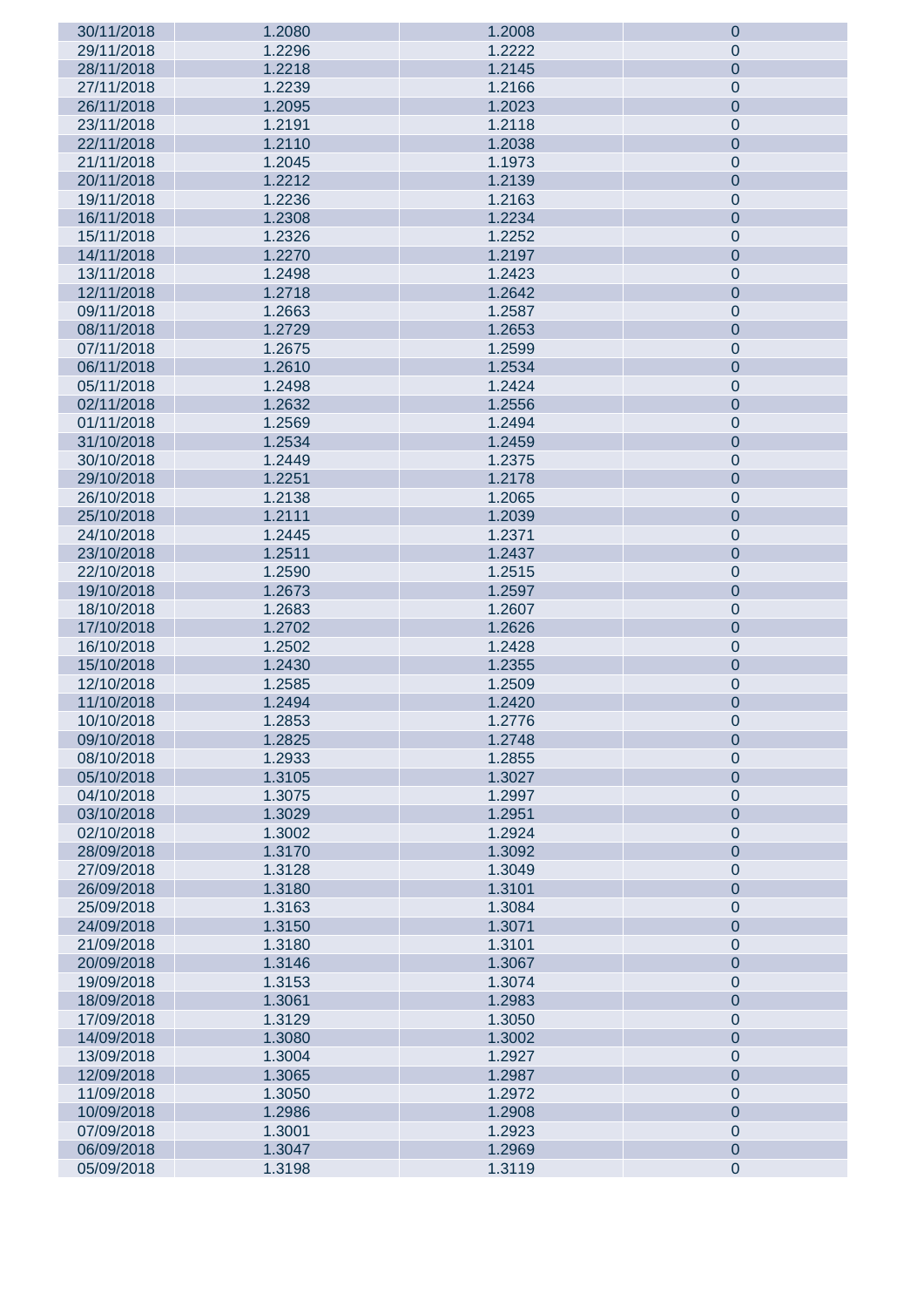| 04/09/2018 | 1.3289 | 1.3210 | $\boldsymbol{0}$ |
|------------|--------|--------|------------------|
| 03/09/2018 | 1.3338 | 1.3258 | $\pmb{0}$        |
| 31/08/2018 | 1.3325 | 1.3245 | $\pmb{0}$        |
|            |        |        |                  |
| 30/08/2018 | 1.3349 | 1.3269 | $\pmb{0}$        |
| 29/08/2018 | 1.3380 | 1.3300 | $\pmb{0}$        |
| 28/08/2018 | 1.3301 | 1.3222 | $\pmb{0}$        |
| 27/08/2018 | 1.3211 | 1.3132 | $\pmb{0}$        |
| 24/08/2018 | 1.3167 | 1.3088 | $\mathbf 0$      |
| 23/08/2018 | 1.3143 | 1.3065 | $\pmb{0}$        |
| 22/08/2018 | 1.3180 | 1.3101 | $\mathbf 0$      |
|            |        |        |                  |
| 21/08/2018 | 1.3198 | 1.3119 | $\pmb{0}$        |
| 20/08/2018 | 1.3304 | 1.3224 | $\pmb{0}$        |
| 17/08/2018 | 1.3252 | 1.3173 | $\pmb{0}$        |
| 16/08/2018 | 1.3185 | 1.3106 | $\mathbf 0$      |
| 15/08/2018 | 1.3201 | 1.3122 | $\pmb{0}$        |
| 14/08/2018 | 1.3118 | 1.3039 | $\mathbf 0$      |
| 13/08/2018 | 1.2973 | 1.2895 | $\pmb{0}$        |
| 10/08/2018 | 1.3032 | 1.2954 | $\pmb{0}$        |
|            |        |        |                  |
| 09/08/2018 | 1.3105 | 1.3027 | $\pmb{0}$        |
| 08/08/2018 | 1.3034 | 1.2956 | $\mathbf 0$      |
| 07/08/2018 | 1.2978 | 1.2901 | $\pmb{0}$        |
| 06/08/2018 | 1.3016 | 1.2939 | $\mathbf 0$      |
| 03/08/2018 | 1.2928 | 1.2851 | $\pmb{0}$        |
| 02/08/2018 | 1.2918 | 1.2841 | $\mathbf 0$      |
| 01/08/2018 | 1.2955 | 1.2878 | $\pmb{0}$        |
|            |        |        |                  |
| 31/07/2018 | 1.2972 | 1.2894 | $\mathbf 0$      |
| 30/07/2018 | 1.2967 | 1.2889 | $\pmb{0}$        |
| 27/07/2018 | 1.3019 | 1.2941 | $\pmb{0}$        |
| 26/07/2018 | 1.2893 | 1.2815 | $\pmb{0}$        |
| 25/07/2018 | 1.2935 | 1.2858 | $\pmb{0}$        |
| 24/07/2018 | 1.2983 | 1.2905 | $\pmb{0}$        |
| 23/07/2018 | 1.2869 | 1.2792 | $\pmb{0}$        |
| 20/07/2018 | 1.3011 | 1.2933 | $\pmb{0}$        |
|            |        |        |                  |
| 19/07/2018 | 1.2939 | 1.2862 | $\pmb{0}$        |
| 18/07/2018 | 1.2959 | 1.2881 | $\pmb{0}$        |
| 17/07/2018 | 1.2866 | 1.2789 | $\pmb{0}$        |
| 16/07/2018 | 1.2965 | 1.2888 | $\pmb{0}$        |
| 13/07/2018 | 1.3030 | 1.2952 | $\mathbf 0$      |
| 12/07/2018 | 1.2987 | 1.2909 | $\mathbf 0$      |
| 11/07/2018 | 1.2879 | 1.2802 | $\pmb{0}$        |
| 10/07/2018 | 1.2978 | 1.2901 | $\pmb{0}$        |
|            | 1.3072 |        |                  |
| 09/07/2018 |        | 1.2994 | $\pmb{0}$        |
| 06/07/2018 | 1.3075 | 1.2997 | $\pmb{0}$        |
| 05/07/2018 | 1.2955 | 1.2878 | $\pmb{0}$        |
| 04/07/2018 | 1.2884 | 1.2807 | $\overline{0}$   |
| 03/07/2018 | 1.2929 | 1.2852 | $\pmb{0}$        |
| 02/07/2018 | 1.2916 | 1.2839 | $\overline{0}$   |
| 29/06/2018 | 1.2967 | 1.2890 | 0.01097504       |
| 28/06/2018 | 1.3118 | 1.3040 | $\pmb{0}$        |
| 27/06/2018 | 1.3060 | 1.2982 | $\pmb{0}$        |
|            |        |        |                  |
| 26/06/2018 | 1.3052 | 1.2974 | $\pmb{0}$        |
| 25/06/2018 | 1.3098 | 1.3020 | $\pmb{0}$        |
| 22/06/2018 | 1.3112 | 1.3034 | $\pmb{0}$        |
| 21/06/2018 | 1.3163 | 1.3084 | $\pmb{0}$        |
| 20/06/2018 | 1.3016 | 1.2938 | $\pmb{0}$        |
| 19/06/2018 | 1.2817 | 1.2740 | $\pmb{0}$        |
| 18/06/2018 | 1.2810 | 1.2733 | $\pmb{0}$        |
| 15/06/2018 | 1.2770 | 1.2694 | $\pmb{0}$        |
|            |        |        |                  |
| 14/06/2018 | 1.2611 | 1.2535 | $\pmb{0}$        |
| 13/06/2018 | 1.2606 | 1.2530 | $\pmb{0}$        |
| 12/06/2018 | 1.2660 | 1.2584 | $\pmb{0}$        |
| 08/06/2018 | 1.2619 | 1.2543 | $\pmb{0}$        |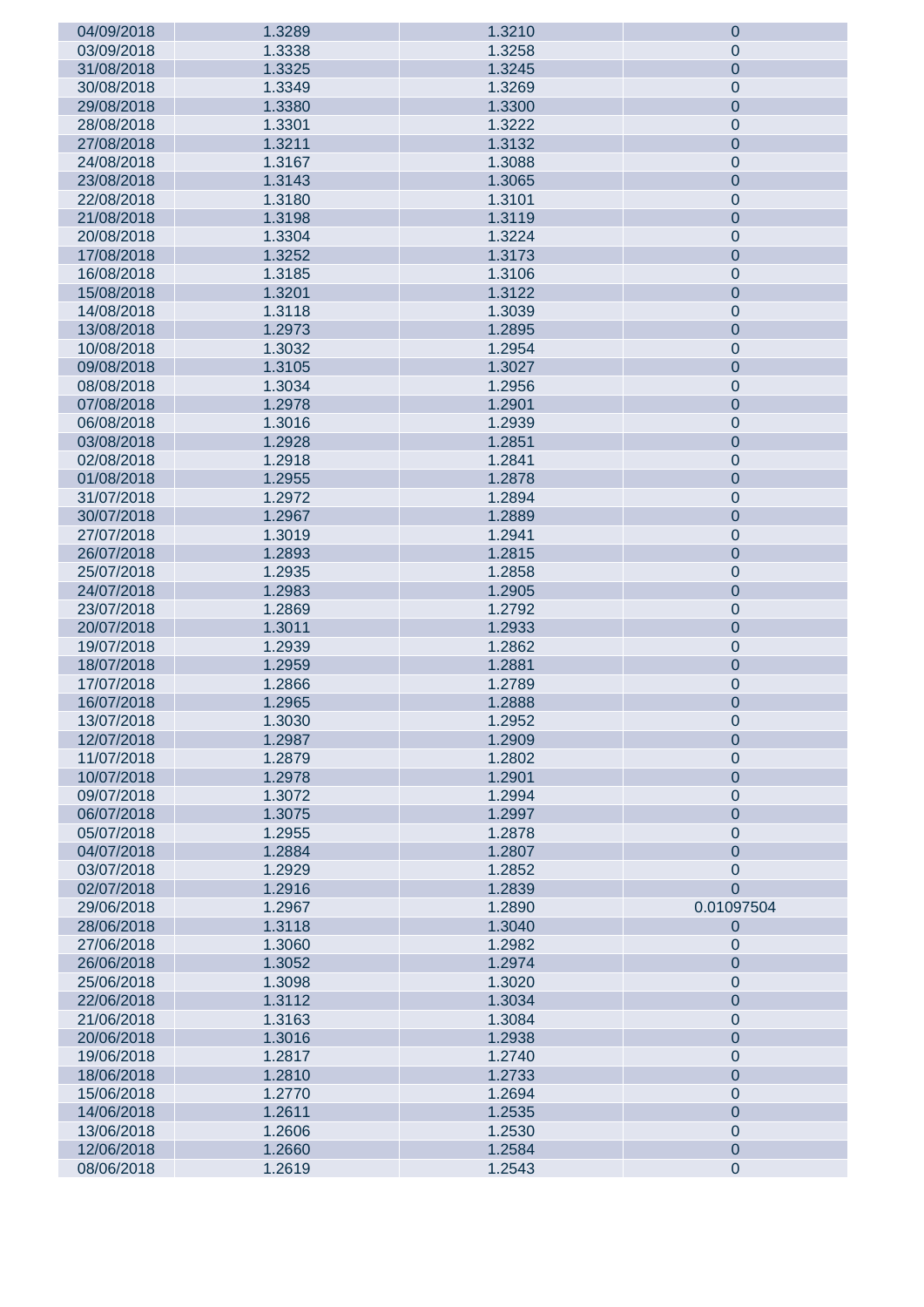| 07/06/2018               | 1.2648 | 1.2573 | $\boldsymbol{0}$ |
|--------------------------|--------|--------|------------------|
| 06/06/2018               | 1.2570 | 1.2495 | $\pmb{0}$        |
| 05/06/2018               | 1.2532 | 1.2457 | $\pmb{0}$        |
| 04/06/2018               | 1.2595 | 1.2520 | $\pmb{0}$        |
|                          |        |        |                  |
| 01/06/2018               | 1.2474 | 1.2399 | $\pmb{0}$        |
| 31/05/2018               | 1.2536 | 1.2461 | $\pmb{0}$        |
| 30/05/2018               | 1.2475 | 1.2400 | $\pmb{0}$        |
| 29/05/2018               | 1.2550 | 1.2475 | $\mathbf 0$      |
| 28/05/2018               | 1.2518 | 1.2443 | $\pmb{0}$        |
| 25/05/2018               | 1.2566 | 1.2490 | $\mathbf 0$      |
| 24/05/2018               | 1.2584 | 1.2509 | $\pmb{0}$        |
| 23/05/2018               | 1.2549 | 1.2474 | $\pmb{0}$        |
|                          |        |        |                  |
| 22/05/2018               | 1.2574 | 1.2499 | $\pmb{0}$        |
| 21/05/2018               | 1.2699 | 1.2623 | $\mathbf 0$      |
| 18/05/2018               | 1.2700 | 1.2624 | $\pmb{0}$        |
| 17/05/2018               | 1.2714 | 1.2638 | $\mathbf 0$      |
| 16/05/2018               | 1.2722 | 1.2646 | $\pmb{0}$        |
| 15/05/2018               | 1.2700 | 1.2625 | $\mathbf 0$      |
| 14/05/2018               | 1.2710 | 1.2634 | $\pmb{0}$        |
| 11/05/2018               | 1.2656 | 1.2581 | $\mathbf 0$      |
| 10/05/2018               | 1.2670 | 1.2595 | $\pmb{0}$        |
|                          |        |        |                  |
| 09/05/2018               | 1.2609 | 1.2534 | $\mathbf 0$      |
| 08/05/2018               | 1.2500 | 1.2425 | $\pmb{0}$        |
| 07/05/2018               | 1.2496 | 1.2422 | $\pmb{0}$        |
| 04/05/2018               | 1.2475 | 1.2400 | $\pmb{0}$        |
| 03/05/2018               | 1.2539 | 1.2464 | $\mathbf 0$      |
| 02/05/2018               | 1.2466 | 1.2392 | $\pmb{0}$        |
| 01/05/2018               | 1.2390 | 1.2316 | $\pmb{0}$        |
| 30/04/2018               | 1.2330 | 1.2256 | $\pmb{0}$        |
| 27/04/2018               | 1.2265 | 1.2191 |                  |
|                          |        |        | $\pmb{0}$        |
| 26/04/2018               | 1.2162 | 1.2089 | $\pmb{0}$        |
| 24/04/2018               | 1.2152 | 1.2080 | $\pmb{0}$        |
| 23/04/2018               | 1.2029 | 1.1957 | $\pmb{0}$        |
| 20/04/2018               | 1.1991 | 1.1919 | $\pmb{0}$        |
| 19/04/2018               | 1.2014 | 1.1942 | $\pmb{0}$        |
| 18/04/2018               | 1.1951 | 1.1879 | $\pmb{0}$        |
| 17/04/2018               | 1.1921 | 1.1850 | $\pmb{0}$        |
| 16/04/2018               | 1.1911 | 1.1840 | $\pmb{0}$        |
| 13/04/2018               | 1.1866 | 1.1795 | $\mathbf 0$      |
| 12/04/2018               | 1.1858 | 1.1787 | $\pmb{0}$        |
|                          |        |        |                  |
| 11/04/2018               | 1.1881 | 1.1810 | $\pmb{0}$        |
| 10/04/2018               | 1.1919 | 1.1847 | $\pmb{0}$        |
| 09/04/2018               | 1.1803 | 1.1732 | $\pmb{0}$        |
| 06/04/2018               | 1.1741 | 1.1671 | $\pmb{0}$        |
| 05/04/2018               | 1.1752 | 1.1682 | $\pmb{0}$        |
| 04/04/2018               | 1.1679 | 1.1609 | $\pmb{0}$        |
| 03/04/2018               | 1.1660 | 1.1590 | $\pmb{0}$        |
| 29/03/2018               | 1.1656 | 1.1586 | $\pmb{0}$        |
| 28/03/2018               | 1.1736 | 1.1666 | $\pmb{0}$        |
| 27/03/2018               | 1.1794 | 1.1724 | $\pmb{0}$        |
|                          |        | 1.1647 | $\pmb{0}$        |
| 26/03/2018               | 1.1717 |        |                  |
| 23/03/2018               | 1.1770 | 1.1700 | $\pmb{0}$        |
| 22/03/2018               | 1.1992 | 1.1920 | $\pmb{0}$        |
| 21/03/2018               | 1.2004 | 1.1933 | $\pmb{0}$        |
| 20/03/2018               | 1.1966 | 1.1895 | $\pmb{0}$        |
| 19/03/2018               | 1.2018 | 1.1946 | $\pmb{0}$        |
| 16/03/2018               | 1.1952 | 1.1881 | $\pmb{0}$        |
| 15/03/2018               | 1.1936 | 1.1865 | $\pmb{0}$        |
| 14/03/2018               | 1.1983 | 1.1911 | $\pmb{0}$        |
| 13/03/2018               | 1.2057 | 1.1985 | $\pmb{0}$        |
|                          |        |        |                  |
| 12/03/2018<br>09/03/2018 | 1.2063 | 1.1990 | $\pmb{0}$        |
|                          | 1.1978 | 1.1906 | $\pmb{0}$        |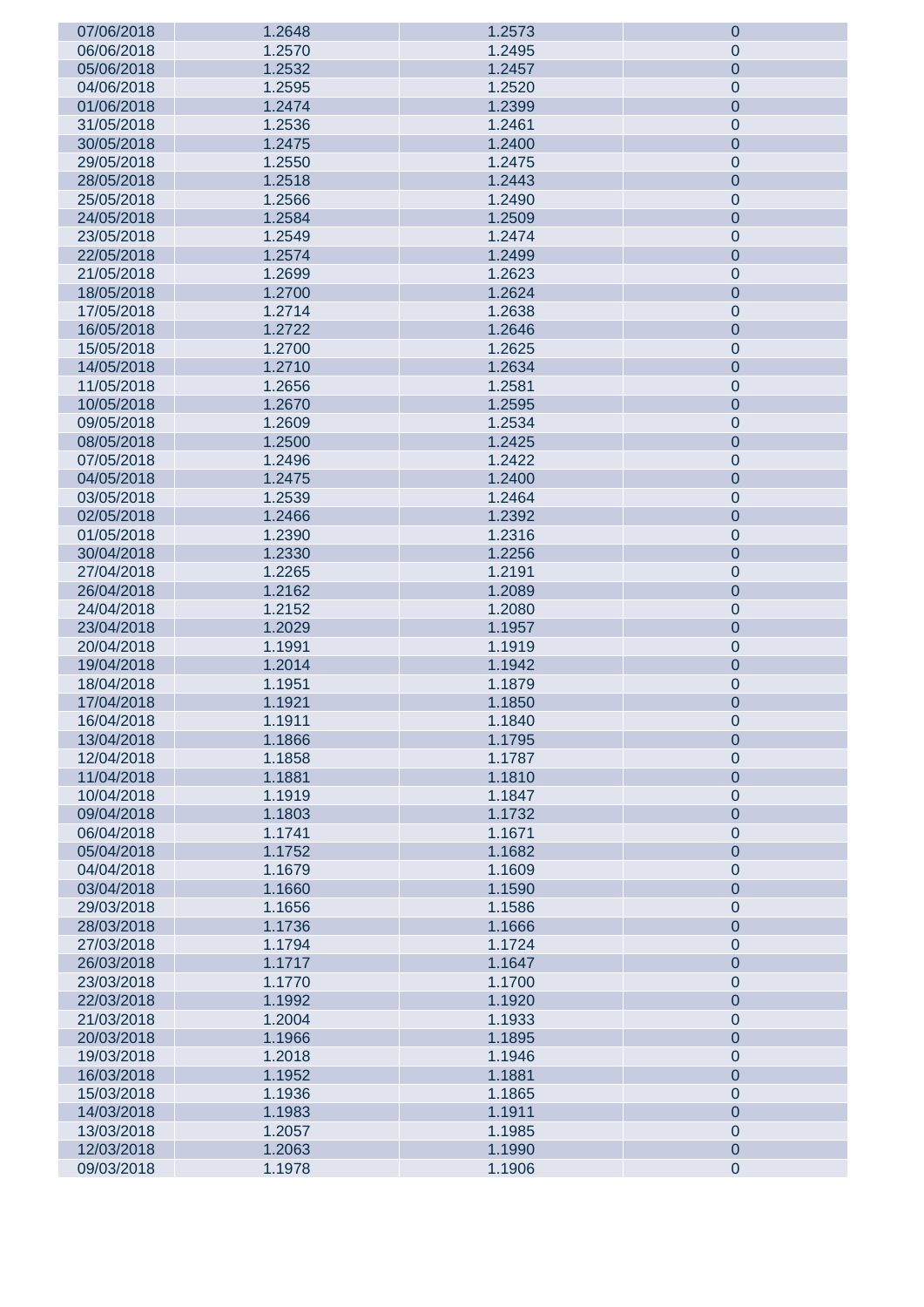| 08/03/2018 | 1.1904 | 1.1833 | $\theta$         |
|------------|--------|--------|------------------|
| 07/03/2018 | 1.1786 | 1.1716 | $\mathbf 0$      |
| 06/03/2018 | 1.1916 | 1.1844 | $\mathbf 0$      |
| 05/03/2018 | 1.1775 | 1.1705 | $\mathbf 0$      |
| 02/03/2018 | 1.1845 | 1.1775 | $\mathbf 0$      |
|            |        |        |                  |
| 01/03/2018 | 1.1925 | 1.1853 | $\mathbf 0$      |
| 28/02/2018 | 1.1978 | 1.1906 | $\mathbf 0$      |
| 27/02/2018 | 1.2022 | 1.1950 | $\mathbf 0$      |
| 26/02/2018 | 1.1950 | 1.1879 | $\mathbf 0$      |
| 23/02/2018 | 1.1827 | 1.1756 | $\mathbf 0$      |
| 22/02/2018 | 1.1726 | 1.1655 | $\mathbf 0$      |
| 21/02/2018 | 1.1744 | 1.1673 | $\mathbf 0$      |
| 20/02/2018 | 1.1717 | 1.1647 | $\mathbf 0$      |
| 19/02/2018 | 1.1664 | 1.1594 | $\mathbf 0$      |
|            |        |        |                  |
| 16/02/2018 | 1.1640 | 1.1570 | $\mathbf 0$      |
| 15/02/2018 | 1.1642 | 1.1572 | $\mathbf 0$      |
| 14/02/2018 | 1.1505 | 1.1436 | $\mathbf 0$      |
| 13/02/2018 | 1.1454 | 1.1386 | $\mathbf 0$      |
| 12/02/2018 | 1.1377 | 1.1309 | $\mathbf 0$      |
| 09/02/2018 | 1.1398 | 1.1330 | $\mathbf 0$      |
| 08/02/2018 | 1.1506 | 1.1437 | $\mathbf 0$      |
| 07/02/2018 | 1.1524 | 1.1455 | $\mathbf 0$      |
| 06/02/2018 | 1.1427 | 1.1359 | $\mathbf 0$      |
| 05/02/2018 | 1.1808 | 1.1737 | $\mathbf 0$      |
| 02/02/2018 | 1.2006 | 1.1934 | $\mathbf 0$      |
|            |        |        |                  |
| 01/02/2018 | 1.1935 | 1.1864 | $\mathbf 0$      |
| 31/01/2018 | 1.1827 | 1.1756 | $\mathbf 0$      |
| 30/01/2018 | 1.1811 | 1.1741 | $\mathbf 0$      |
| 29/01/2018 | 1.1928 | 1.1856 | $\mathbf 0$      |
| 25/01/2018 | 1.1896 | 1.1825 | $\mathbf 0$      |
| 24/01/2018 | 1.1932 | 1.1860 | $\mathbf 0$      |
| 23/01/2018 | 1.1861 | 1.1790 | $\mathbf 0$      |
| 22/01/2018 | 1.1762 | 1.1691 | $\mathbf 0$      |
| 19/01/2018 | 1.1769 | 1.1698 | $\mathbf 0$      |
| 18/01/2018 | 1.1769 | 1.1699 | $\mathbf 0$      |
| 17/01/2018 | 1.1719 | 1.1649 | $\mathbf 0$      |
| 16/01/2018 | 1.1782 | 1.1711 | $\mathbf 0$      |
| 15/01/2018 | 1.1818 | 1.1747 |                  |
|            |        |        | $\overline{0}$   |
| 12/01/2018 | 1.1836 | 1.1765 | $\mathbf 0$      |
| 11/01/2018 | 1.1803 | 1.1733 | $\mathbf 0$      |
| 10/01/2018 | 1.1878 | 1.1807 | $\mathbf 0$      |
| 09/01/2018 | 1.1970 | 1.1898 | $\mathbf 0$      |
| 08/01/2018 | 1.1969 | 1.1898 | $\overline{0}$   |
| 05/01/2018 | 1.1980 | 1.1908 | $\mathbf 0$      |
| 04/01/2018 | 1.1905 | 1.1834 | $\overline{0}$   |
| 03/01/2018 | 1.1897 | 1.1825 | $\mathbf 0$      |
| 02/01/2018 | 1.1898 | 1.1827 | $\overline{0}$   |
| 29/12/2017 | 1.1913 | 1.1842 | 0.00358233       |
| 28/12/2017 | 1.1988 | 1.1917 | $\theta$         |
| 27/12/2017 | 1.1946 | 1.1874 | $\mathbf 0$      |
|            |        |        |                  |
| 22/12/2017 | 1.1923 | 1.1852 | $\mathbf 0$      |
| 21/12/2017 | 1.1897 | 1.1826 | $\mathbf 0$      |
| 20/12/2017 | 1.1927 | 1.1856 | $\overline{0}$   |
| 19/12/2017 | 1.1904 | 1.1833 | $\mathbf 0$      |
| 18/12/2017 | 1.1831 | 1.1760 | $\overline{0}$   |
| 15/12/2017 | 1.1776 | 1.1706 | $\mathbf 0$      |
| 14/12/2017 | 1.1781 | 1.1711 | $\mathbf 0$      |
| 13/12/2017 | 1.1777 | 1.1707 | $\mathbf 0$      |
| 12/12/2017 | 1.1763 | 1.1693 | $\mathbf 0$      |
| 11/12/2017 | 1.1701 | 1.1631 | $\mathbf 0$      |
| 08/12/2017 | 1.1663 | 1.1593 | $\mathbf 0$      |
| 07/12/2017 | 1.1615 | 1.1546 | $\boldsymbol{0}$ |
|            |        |        |                  |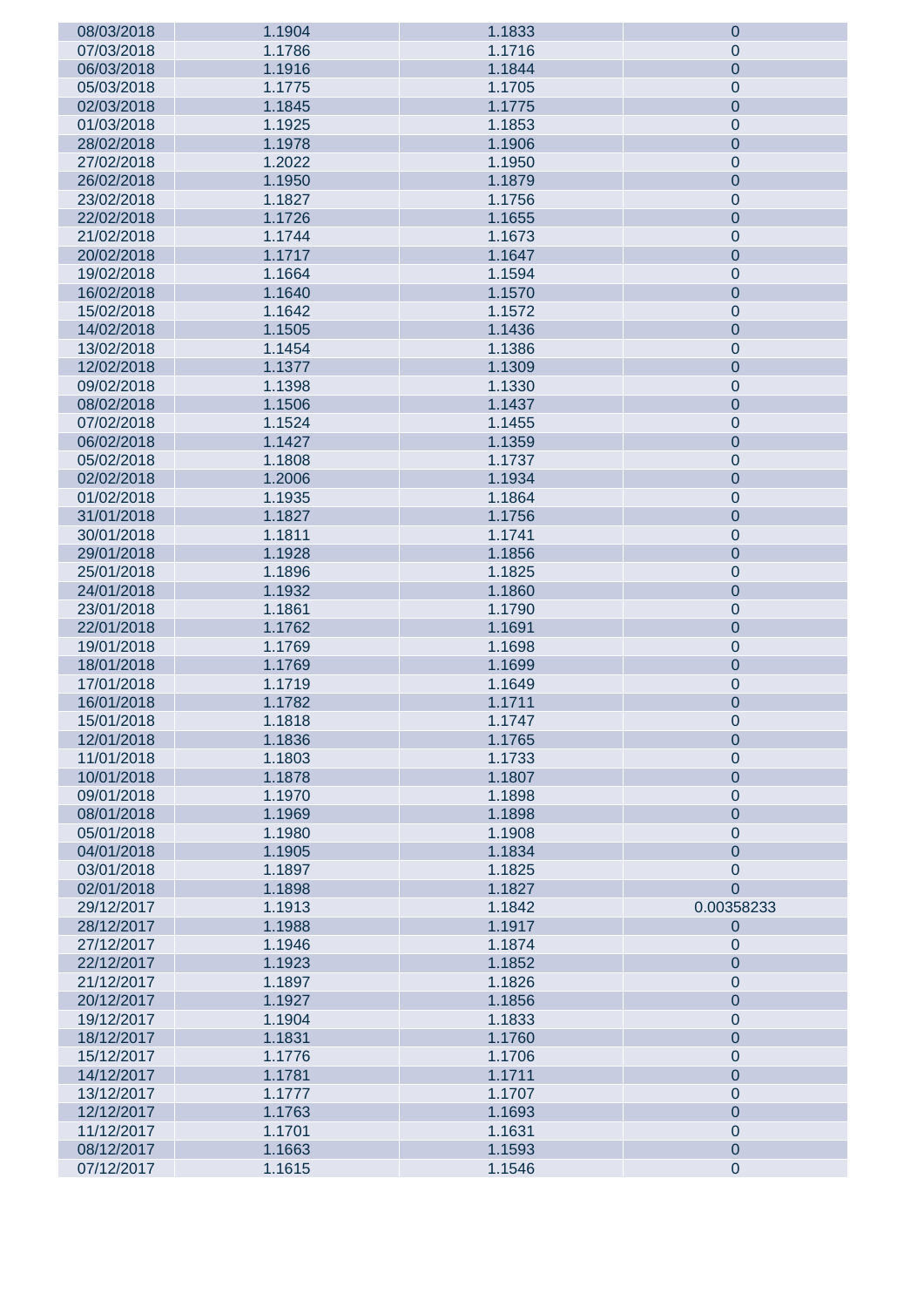| 06/12/2017 | 1.1519 | 1.1450 | $\boldsymbol{0}$ |
|------------|--------|--------|------------------|
| 05/12/2017 | 1.1538 | 1.1469 | $\pmb{0}$        |
| 04/12/2017 | 1.1616 | 1.1547 | $\pmb{0}$        |
| 01/12/2017 | 1.1628 | 1.1558 | $\mathbf 0$      |
| 30/11/2017 | 1.1603 | 1.1533 |                  |
|            |        |        | $\pmb{0}$        |
| 29/11/2017 | 1.1696 | 1.1626 | $\mathbf 0$      |
| 28/11/2017 | 1.1646 | 1.1576 | $\pmb{0}$        |
| 27/11/2017 | 1.1663 | 1.1594 | $\mathbf 0$      |
| 24/11/2017 | 1.1663 | 1.1593 | $\pmb{0}$        |
| 23/11/2017 | 1.1705 | 1.1635 | $\mathbf 0$      |
| 22/11/2017 | 1.1693 | 1.1623 | $\pmb{0}$        |
| 21/11/2017 | 1.1655 | 1.1585 | $\mathbf 0$      |
| 20/11/2017 | 1.1595 | 1.1526 | $\pmb{0}$        |
|            |        |        |                  |
| 17/11/2017 | 1.1329 | 1.1261 | $\mathbf 0$      |
| 16/11/2017 | 1.1253 | 1.1186 | $\pmb{0}$        |
| 15/11/2017 | 1.1245 | 1.1178 | $\mathbf 0$      |
| 14/11/2017 | 1.1290 | 1.1223 | $\pmb{0}$        |
| 13/11/2017 | 1.1382 | 1.1314 | $\mathbf 0$      |
| 10/11/2017 | 1.1338 | 1.1271 | $\pmb{0}$        |
| 09/11/2017 | 1.1364 | 1.1296 | $\mathbf 0$      |
| 08/11/2017 | 1.1260 | 1.1193 | $\pmb{0}$        |
| 07/11/2017 | 1.1258 | 1.1191 | $\mathbf 0$      |
| 06/11/2017 | 1.1164 | 1.1097 | $\pmb{0}$        |
|            |        |        |                  |
| 03/11/2017 | 1.1135 | 1.1068 | $\mathbf 0$      |
| 02/11/2017 | 1.1068 | 1.1002 | $\pmb{0}$        |
| 01/11/2017 | 1.1085 | 1.1018 | $\mathbf 0$      |
| 31/10/2017 | 1.1016 | 1.0951 | $\pmb{0}$        |
| 30/10/2017 | 1.1035 | 1.0969 | $\mathbf 0$      |
| 27/10/2017 | 1.0974 | 1.0909 | $\pmb{0}$        |
| 26/10/2017 | 1.0968 | 1.0902 | $\mathbf 0$      |
| 25/10/2017 | 1.0944 | 1.0879 | $\pmb{0}$        |
| 24/10/2017 | 1.0881 | 1.0816 | $\mathbf 0$      |
| 23/10/2017 | 1.0879 | 1.0814 | $\pmb{0}$        |
| 20/10/2017 | 1.0890 | 1.0825 | $\mathbf 0$      |
|            |        |        |                  |
| 19/10/2017 | 1.0872 | 1.0807 | $\pmb{0}$        |
| 18/10/2017 | 1.0835 | 1.0770 | $\mathbf 0$      |
| 17/10/2017 | 1.0824 | 1.0759 | $\mathbf 0$      |
| 16/10/2017 | 1.0760 | 1.0696 | $\pmb{0}$        |
| 13/10/2017 | 1.0713 | 1.0649 | $\mathbf 0$      |
| 12/10/2017 | 1.0692 | 1.0628 | $\pmb{0}$        |
| 11/10/2017 | 1.0637 | 1.0573 | $\pmb{0}$        |
| 10/10/2017 | 1.0571 | 1.0508 | $\pmb{0}$        |
| 09/10/2017 | 1.0586 | 1.0523 | $\pmb{0}$        |
| 06/10/2017 | 1.0546 | 1.0483 | $\pmb{0}$        |
| 05/10/2017 | 1.0432 | 1.0370 | $\pmb{0}$        |
| 04/10/2017 | 1.0442 | 1.0380 | $\pmb{0}$        |
|            |        |        |                  |
| 03/10/2017 | 1.0518 | 1.0455 | $\pmb{0}$        |
| 29/09/2017 | 1.0492 | 1.0429 | $\pmb{0}$        |
| 28/09/2017 | 1.0454 | 1.0392 | $\pmb{0}$        |
| 27/09/2017 | 1.0432 | 1.0370 | $\pmb{0}$        |
| 26/09/2017 | 1.0447 | 1.0385 | $\pmb{0}$        |
| 25/09/2017 | 1.0466 | 1.0403 | $\pmb{0}$        |
| 22/09/2017 | 1.0433 | 1.0370 | $\pmb{0}$        |
| 21/09/2017 | 1.0374 | 1.0312 | $\pmb{0}$        |
| 20/09/2017 | 1.0470 | 1.0407 | $\pmb{0}$        |
| 19/09/2017 | 1.0479 | 1.0416 | $\pmb{0}$        |
|            |        |        |                  |
| 18/09/2017 | 1.0483 | 1.0420 | $\pmb{0}$        |
| 15/09/2017 | 1.0423 | 1.0361 | $\pmb{0}$        |
| 14/09/2017 | 1.0504 | 1.0441 | $\pmb{0}$        |
| 13/09/2017 | 1.0503 | 1.0440 | $\pmb{0}$        |
| 12/09/2017 | 1.0495 | 1.0433 | $\pmb{0}$        |
| 11/09/2017 | 1.0401 | 1.0339 | $\pmb{0}$        |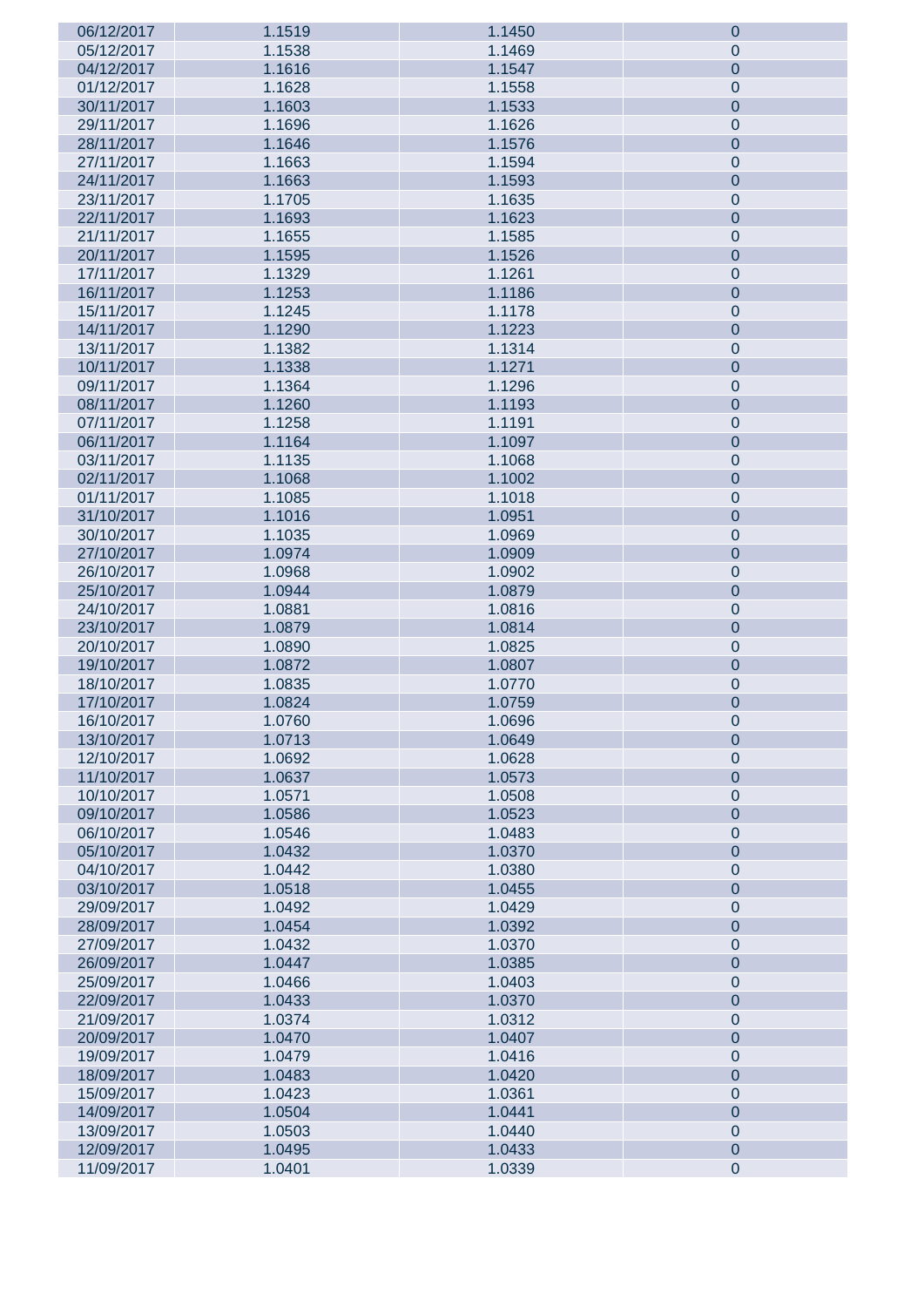| 08/09/2017 | 1.0309 | 1.0248 | $\boldsymbol{0}$ |
|------------|--------|--------|------------------|
| 07/09/2017 | 1.0328 | 1.0266 | $\pmb{0}$        |
| 06/09/2017 | 1.0346 | 1.0284 | $\pmb{0}$        |
| 05/09/2017 | 1.0391 | 1.0329 | $\pmb{0}$        |
| 04/09/2017 | 1.0370 | 1.0308 | $\pmb{0}$        |
|            |        |        |                  |
| 01/09/2017 | 1.0403 | 1.0341 | $\pmb{0}$        |
| 31/08/2017 | 1.0380 | 1.0318 | $\pmb{0}$        |
| 30/08/2017 | 1.0304 | 1.0243 | $\mathbf 0$      |
| 29/08/2017 | 1.0277 | 1.0215 | $\pmb{0}$        |
| 28/08/2017 | 1.0331 | 1.0270 | $\mathbf 0$      |
| 25/08/2017 | 1.0386 | 1.0324 | $\pmb{0}$        |
| 24/08/2017 | 1.0391 | 1.0329 | $\pmb{0}$        |
| 23/08/2017 | 1.0395 | 1.0332 | $\pmb{0}$        |
| 22/08/2017 | 1.0444 | 1.0382 | $\pmb{0}$        |
|            |        |        |                  |
| 21/08/2017 | 1.0373 | 1.0311 | $\pmb{0}$        |
| 18/08/2017 | 1.0407 | 1.0345 | $\pmb{0}$        |
| 17/08/2017 | 1.0490 | 1.0427 | $\pmb{0}$        |
| 16/08/2017 | 1.0455 | 1.0392 | $\pmb{0}$        |
| 15/08/2017 | 1.0391 | 1.0329 | $\pmb{0}$        |
| 14/08/2017 | 1.0310 | 1.0248 | $\mathbf 0$      |
| 11/08/2017 | 1.0256 | 1.0194 | $\pmb{0}$        |
| 10/08/2017 | 1.0359 | 1.0297 | $\pmb{0}$        |
| 09/08/2017 | 1.0371 | 1.0309 | $\pmb{0}$        |
| 08/08/2017 | 1.0326 | 1.0264 | $\pmb{0}$        |
| 07/08/2017 | 1.0396 | 1.0334 | $\pmb{0}$        |
|            |        |        |                  |
| 04/08/2017 | 1.0304 | 1.0243 | $\mathbf 0$      |
| 03/08/2017 | 1.0298 | 1.0236 | $\pmb{0}$        |
| 02/08/2017 | 1.0297 | 1.0235 | $\pmb{0}$        |
| 01/08/2017 | 1.0349 | 1.0288 | $\pmb{0}$        |
| 31/07/2017 | 1.0274 | 1.0213 | $\pmb{0}$        |
| 28/07/2017 | 1.0257 | 1.0196 | $\pmb{0}$        |
| 27/07/2017 | 1.0454 | 1.0391 | $\pmb{0}$        |
| 26/07/2017 | 1.0441 | 1.0378 | $\pmb{0}$        |
| 25/07/2017 | 1.0335 | 1.0273 | $\pmb{0}$        |
| 24/07/2017 | 1.0244 | 1.0182 | $\pmb{0}$        |
| 21/07/2017 | 1.0322 | 1.0261 | $\pmb{0}$        |
| 20/07/2017 | 1.0419 | 1.0356 | $\pmb{0}$        |
| 19/07/2017 | 1.0344 | 1.0282 | $\pmb{0}$        |
| 18/07/2017 | 1.0251 |        | $\pmb{0}$        |
|            |        | 1.0189 |                  |
| 17/07/2017 | 1.0382 | 1.0320 | $\pmb{0}$        |
| 14/07/2017 | 1.0392 | 1.0329 | $\pmb{0}$        |
| 13/07/2017 | 1.0346 | 1.0284 | $\pmb{0}$        |
| 12/07/2017 | 1.0193 | 1.0132 | $\pmb{0}$        |
| 11/07/2017 | 1.0316 | 1.0255 | $\pmb{0}$        |
| 10/07/2017 | 1.0299 | 1.0238 | $\pmb{0}$        |
| 7/07/2017  | 1.0272 | 1.0211 | $\pmb{0}$        |
| 6/07/2017  | 1.0364 | 1.0302 | $\pmb{0}$        |
| 5/07/2017  | 1.0349 | 1.0287 | $\pmb{0}$        |
| 4/07/2017  | 1.0404 | 1.0342 | $\overline{0}$   |
| 3/07/2017  | 1.0226 | 1.0165 | $\mathbf 0$      |
| 30/06/2017 | 1.0312 | 1.0250 | 0.00705791       |
| 29/06/2017 | 1.0578 | 1.0514 | $\pmb{0}$        |
|            |        |        |                  |
| 28/06/2017 | 1.0414 | 1.0351 | $\boldsymbol{0}$ |
| 27/06/2017 | 1.0333 | 1.0271 | $\pmb{0}$        |
| 26/06/2017 | 1.0351 | 1.0289 | $\pmb{0}$        |
| 23/06/2017 | 1.0354 | 1.0292 | $\pmb{0}$        |
| 22/06/2017 | 1.0367 | 1.0305 | $\pmb{0}$        |
| 21/06/2017 | 1.0283 | 1.0222 | $\pmb{0}$        |
| 20/06/2017 | 1.0449 | 1.0386 | $\pmb{0}$        |
| 19/06/2017 | 1.0545 | 1.0482 | $\pmb{0}$        |
| 16/06/2017 | 1.0476 | 1.0413 | $\pmb{0}$        |
| 15/06/2017 | 1.0460 | 1.0398 | $\pmb{0}$        |
|            |        |        |                  |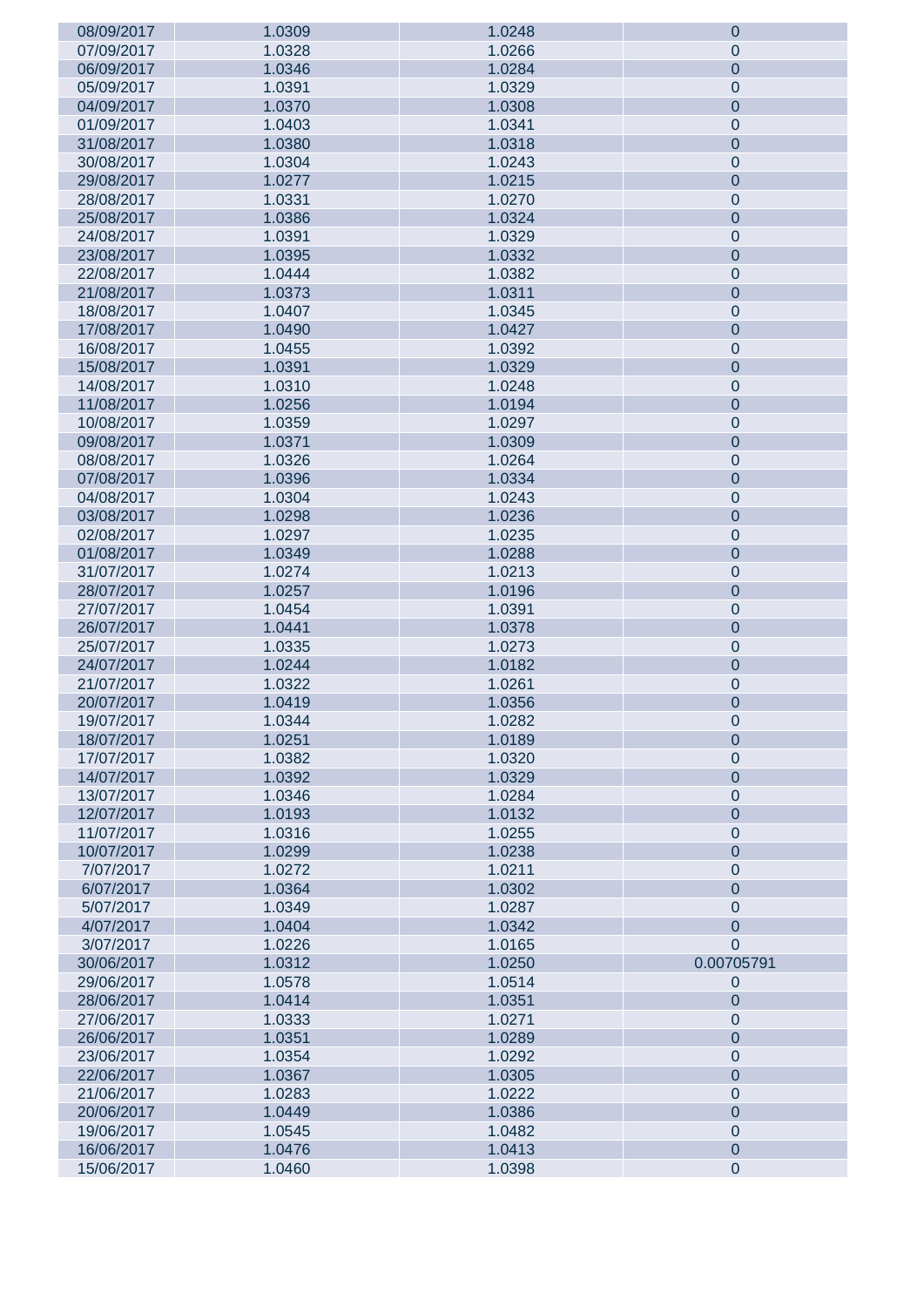| 14/06/2017 | 1.0611 | 1.0547 | $\boldsymbol{0}$ |
|------------|--------|--------|------------------|
| 13/06/2017 | 1.0482 | 1.0419 | $\pmb{0}$        |
| 9/06/2017  | 1.0288 | 1.0226 | $\pmb{0}$        |
| 8/06/2017  | 1.0294 | 1.0232 | $\pmb{0}$        |
|            |        |        |                  |
| 7/06/2017  | 1.0277 | 1.0215 | $\pmb{0}$        |
| 6/06/2017  | 1.0269 | 1.0207 | $\pmb{0}$        |
| 5/06/2017  | 1.0426 | 1.0363 | $\pmb{0}$        |
| 2/06/2017  | 1.0483 | 1.0421 | $\mathbf 0$      |
| 1/06/2017  | 1.0361 | 1.0299 | $\pmb{0}$        |
| 31/05/2017 | 1.0329 | 1.0268 | $\pmb{0}$        |
| 30/05/2017 | 1.0298 | 1.0236 | $\pmb{0}$        |
| 29/05/2017 | 1.0284 | 1.0223 | $\pmb{0}$        |
| 26/05/2017 | 1.0370 | 1.0308 | $\pmb{0}$        |
|            |        |        |                  |
| 25/05/2017 | 1.0430 | 1.0367 | $\pmb{0}$        |
| 24/05/2017 | 1.0422 | 1.0360 | $\pmb{0}$        |
| 23/05/2017 | 1.0415 | 1.0353 | $\pmb{0}$        |
| 22/05/2017 | 1.0427 | 1.0364 | $\pmb{0}$        |
| 19/05/2017 | 1.0331 | 1.0270 | $\pmb{0}$        |
| 18/05/2017 | 1.0343 | 1.0281 | $\pmb{0}$        |
| 17/05/2017 | 1.0434 | 1.0372 | $\mathbf 0$      |
| 16/05/2017 | 1.0574 | 1.0510 | $\pmb{0}$        |
| 15/05/2017 | 1.0521 | 1.0458 | $\pmb{0}$        |
|            |        |        |                  |
| 12/05/2017 | 1.0513 | 1.045  | $\pmb{0}$        |
| 11/05/2017 | 1.0575 | 1.0512 | $\pmb{0}$        |
| 10/05/2017 | 1.0571 | 1.0507 | $\pmb{0}$        |
| 9/05/2017  | 1.0527 | 1.0464 | $\mathbf 0$      |
| 8/05/2017  | 1.0598 | 1.0534 | $\pmb{0}$        |
| 5/05/2017  | 1.0532 | 1.0469 | $\pmb{0}$        |
| 4/05/2017  | 1.0594 | 1.0530 | $\pmb{0}$        |
| 3/05/2017  | 1.0632 | 1.0569 | $\pmb{0}$        |
| 2/05/2017  | 1.0748 | 1.0683 | $\pmb{0}$        |
| 1/05/2017  | 1.0755 | 1.069  | $\pmb{0}$        |
|            |        |        |                  |
| 28/04/2017 | 1.0671 | 1.0607 | $\pmb{0}$        |
| 27/04/2017 | 1.0651 | 1.0587 | $\pmb{0}$        |
| 26/04/2017 | 1.0610 | 1.0547 | $\pmb{0}$        |
| 24/04/2017 | 1.0542 | 1.0479 | $\pmb{0}$        |
| 21/04/2017 | 1.0485 | 1.0422 | $\pmb{0}$        |
| 20/04/2017 | 1.0413 | 1.0351 | $\pmb{0}$        |
| 19/04/2017 | 1.0392 | 1.0330 | $\pmb{0}$        |
| 18/04/2017 | 1.0485 | 1.0423 | $\pmb{0}$        |
| 13/04/2017 | 1.0543 | 1.0480 | $\pmb{0}$        |
| 12/04/2017 | 1.0613 | 1.0549 | $\pmb{0}$        |
| 11/04/2017 | 1.0599 | 1.0536 | $\pmb{0}$        |
| 10/04/2017 | 1.0552 | 1.0489 | $\pmb{0}$        |
|            | 1.0455 |        |                  |
| 7/04/2017  |        | 1.0392 | $\pmb{0}$        |
| 6/04/2017  | 1.0428 | 1.0366 | $\pmb{0}$        |
| 5/04/2017  | 1.0449 | 1.0386 | $\pmb{0}$        |
| 4/04/2017  | 1.0401 | 1.0339 | $\pmb{0}$        |
| 3/04/2017  | 1.0423 | 1.0361 | $\pmb{0}$        |
| 31/03/2017 | 1.0406 | 1.0344 | $\pmb{0}$        |
| 30/03/2017 | 1.0489 | 1.0426 | $\pmb{0}$        |
| 29/03/2017 | 1.0430 | 1.0368 | $\pmb{0}$        |
| 28/03/2017 | 1.0349 | 1.0287 | $\pmb{0}$        |
| 27/03/2017 | 1.0226 | 1.0165 | $\pmb{0}$        |
| 24/03/2017 | 1.0220 | 1.0159 | $\pmb{0}$        |
|            |        |        |                  |
| 23/03/2017 | 1.0131 | 1.0070 | $\pmb{0}$        |
| 22/03/2017 | 1.0067 | 1.0007 | $\pmb{0}$        |
| 21/03/2017 | 1.0236 | 1.0175 | $\pmb{0}$        |
|            |        |        |                  |
| 20/03/2017 | 1.0264 | 1.0203 | $\pmb{0}$        |
| 17/03/2017 | 1.0296 | 1.0234 | $\pmb{0}$        |
| 16/03/2017 | 1.0262 | 1.0201 | $\pmb{0}$        |